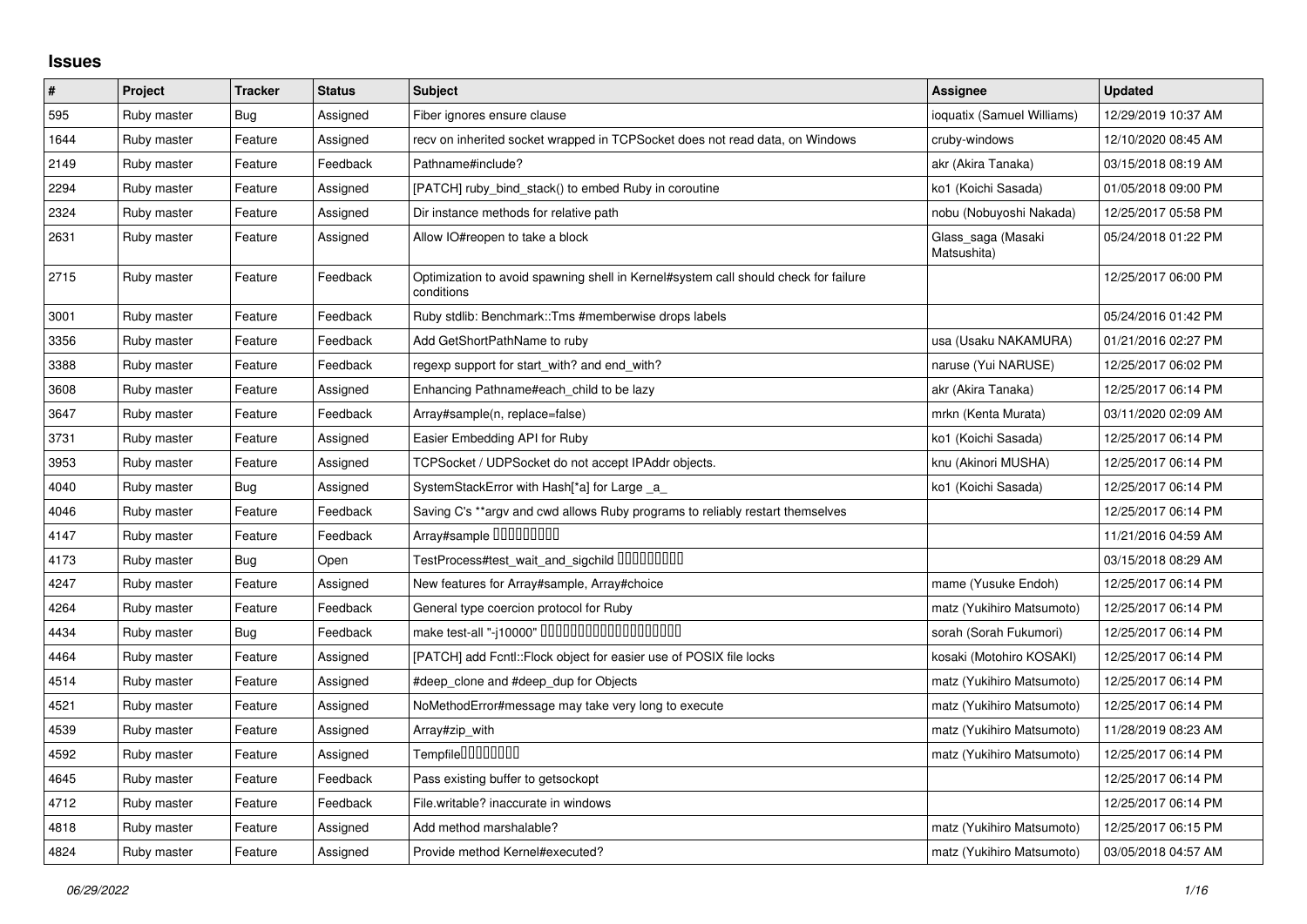| $\sharp$ | Project     | <b>Tracker</b> | <b>Status</b> | Subject                                                                                       | <b>Assignee</b>           | <b>Updated</b>      |
|----------|-------------|----------------|---------------|-----------------------------------------------------------------------------------------------|---------------------------|---------------------|
| 4831     | Ruby master | Feature        | Assigned      | Integer#prime_factors                                                                         | yugui (Yuki Sonoda)       | 01/23/2018 08:09 AM |
| 4924     | Ruby master | Feature        | Assigned      | mkmf have_header fails with C++ headers                                                       | nobu (Nobuyoshi Nakada)   | 12/25/2017 06:15 PM |
| 5007     | Ruby master | Feature        | Assigned      | Proc#call_under: Unifying instance_eval and instance_exec                                     | matz (Yukihiro Matsumoto) | 04/19/2018 07:57 AM |
| 5064     | Ruby master | Feature        | Assigned      | HTTP user-agent class                                                                         | matz (Yukihiro Matsumoto) | 12/25/2017 06:15 PM |
| 5102     | Ruby master | Feature        | Feedback      | [ext/openssl] Purpose of OpenSSL::PKCS12.new / Allow changing the password                    |                           | 09/13/2015 03:33 AM |
| 5103     | Ruby master | Feature        | Feedback      | [ext/openssl] Object equality for objects based on ASN.1 structures                           |                           | 09/13/2015 03:32 AM |
| 5129     | Ruby master | Feature        | Assigned      | Create a core class "FileArray" and make "ARGF" its instance                                  | matz (Yukihiro Matsumoto) | 01/23/2018 02:02 PM |
| 5133     | Ruby master | Feature        | Assigned      | Array#unzip as an alias of Array#transpose                                                    | mrkn (Kenta Murata)       | 12/25/2017 06:15 PM |
| 5145     | Ruby master | Feature        | Feedback      | Function extension of Array#transpose                                                         |                           | 12/25/2017 06:15 PM |
| 5174     | Ruby master | Feature        | Feedback      | Export ruby_init_prelude()                                                                    | nobu (Nobuyoshi Nakada)   | 12/25/2017 06:15 PM |
| 5179     | Ruby master | Bug            | Assigned      | Complex#rationalize and to_r with approximate zeros                                           | mrkn (Kenta Murata)       | 01/17/2020 03:00 AM |
| 5310     | Ruby master | Feature        | Assigned      | Integral objects                                                                              | mrkn (Kenta Murata)       | 12/25/2017 06:15 PM |
| 5317     | Ruby master | Bug            | Assigned      |                                                                                               | nobu (Nobuyoshi Nakada)   | 01/05/2018 09:00 PM |
| 5334     | Ruby master | Bug            | Assigned      | Segmentation fault in InternetExplorer IServiceProvider interface                             | suke (Masaki Suketa)      | 12/30/2019 03:00 AM |
| 5360     | Ruby master | Feature        | Feedback      | BasicObject#binding                                                                           |                           | 12/25/2017 06:15 PM |
| 5389     | Ruby master | Feature        | Assigned      | New method Enumerator#iterate                                                                 | matz (Yukihiro Matsumoto) | 12/25/2017 06:15 PM |
| 5434     | Ruby master | Feature        | Assigned      | Allow per-class whitelisting of methods safe to expose through DRb                            | seki (Masatoshi Seki)     | 12/25/2017 06:15 PM |
| 5445     | Ruby master | Feature        | Assigned      | Need RUBYOPT - r before ARGV - r                                                              | matz (Yukihiro Matsumoto) | 12/25/2017 06:15 PM |
| 5456     | Ruby master | Feature        | Assigned      | kernel#syscall() should be removed.                                                           | matz (Yukihiro Matsumoto) | 12/10/2020 08:46 AM |
| 5461     | Ruby master | Feature        | Assigned      | Add pipelining to Net::HTTP                                                                   | naruse (Yui NARUSE)       | 12/25/2017 06:15 PM |
| 5478     | Ruby master | Feature        | Open          | Add syntax to import Set into core                                                            |                           | 09/02/2020 12:24 PM |
| 5514     | Ruby master | Feature        | Feedback      | Numeric III quotient II quotrem IIII                                                          | matz (Yukihiro Matsumoto) | 12/10/2020 08:49 AM |
| 5521     | Ruby master | Feature        | Feedback      | Numeric#rational? <sup>[</sup> ]Numeric#complex? <sup>[]</sup> Numeric#float? <sup>[10]</sup> | matz (Yukihiro Matsumoto) | 12/10/2020 08:49 AM |
| 5522     | Ruby master | Feature        | Feedback      | Numeric#finite? <sup>[]</sup> Numeric#infinite? <sup>[]</sup> Numeric#nan? <sup>[10]</sup>    | mrkn (Kenta Murata)       | 12/10/2020 08:54 AM |
| 5558     | Ruby master | Feature        | Assigned      | String#% strange arity errors                                                                 | matz (Yukihiro Matsumoto) | 12/25/2017 06:15 PM |
| 5582     | Ruby master | Feature        | Assigned      | Allow clone of singleton methods on a BasicObject                                             | matz (Yukihiro Matsumoto) | 12/25/2017 06:15 PM |
| 5606     | Ruby master | Feature        | Feedback      | String#each_match(regexp)                                                                     |                           | 12/25/2017 06:15 PM |
| 5617     | Ruby master | Feature        | Assigned      | Allow install RubyGems into dediceted directory                                               | hsbt (Hiroshi SHIBATA)    | 05/16/2018 09:15 AM |
| 5628     | Ruby master | Feature        | Feedback      | Module#basename                                                                               | matz (Yukihiro Matsumoto) | 08/29/2020 05:01 PM |
| 5643     | Ruby master | Feature        | Assigned      | require/load options and binding option                                                       | matz (Yukihiro Matsumoto) | 12/25/2017 06:15 PM |
| 5644     | Ruby master | Feature        | Feedback      | add Enumerable#exclude? antonym                                                               | matz (Yukihiro Matsumoto) | 12/25/2017 06:15 PM |
| 5654     | Ruby master | Feature        | Assigned      | Introduce global lock to avoid concurrent require                                             | nahi (Hiroshi Nakamura)   | 12/25/2017 06:15 PM |
| 5673     | Ruby master | Feature        | Feedback      | undef_method probably doesn't need to raise an error                                          | matz (Yukihiro Matsumoto) | 12/25/2017 06:15 PM |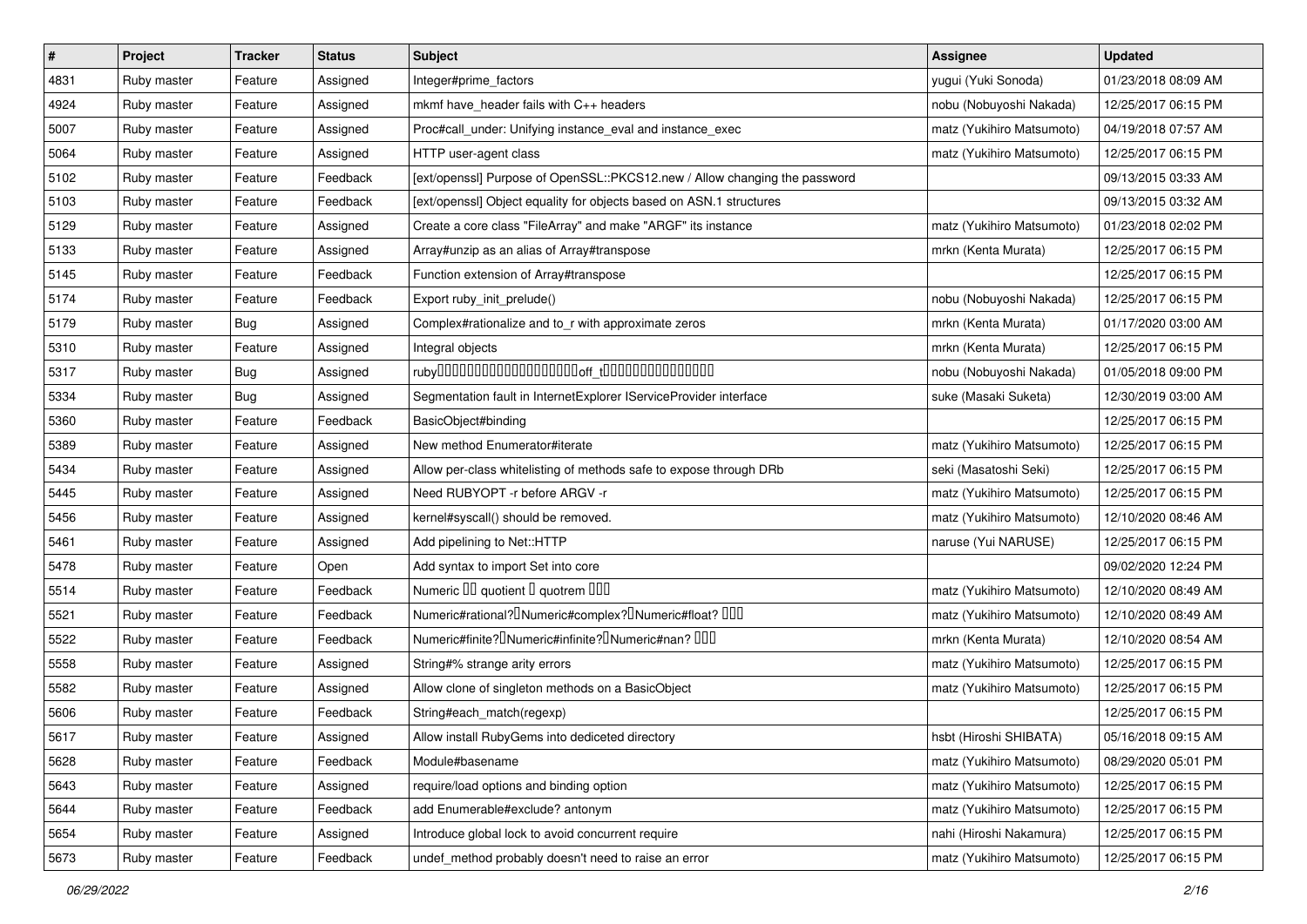| $\vert$ # | Project     | <b>Tracker</b> | <b>Status</b> | Subject                                                                | <b>Assignee</b>                   | <b>Updated</b>      |
|-----------|-------------|----------------|---------------|------------------------------------------------------------------------|-----------------------------------|---------------------|
| 5741      | Ruby master | Feature        | Assigned      | Secure Erasure of Passwords                                            | matz (Yukihiro Matsumoto)         | 12/25/2017 06:15 PM |
| 5749      | Ruby master | Feature        | Assigned      | new method String#match_all needed                                     | matz (Yukihiro Matsumoto)         | 12/25/2017 06:15 PM |
| 5764      | Ruby master | Feature        | Assigned      | Net::HTTP should assume HTTP/0.9 on unexpected responses               | naruse (Yui NARUSE)               | 07/15/2019 05:06 PM |
| 5781      | Ruby master | Feature        | Assigned      | Query attributes (attribute methods ending in `?` mark)                | matz (Yukihiro Matsumoto)         | 01/10/2020 06:34 AM |
| 5805      | Ruby master | Feature        | Feedback      | object_hexid                                                           |                                   | 12/25/2017 06:15 PM |
| 5825      | Ruby master | Feature        | Assigned      | Sweet instance var assignment in the object initializer                | matz (Yukihiro Matsumoto)         | 12/10/2020 08:53 AM |
| 5945      | Ruby master | Feature        | Assigned      | Add the ability to mark a at_exit as process-local.                    | matz (Yukihiro Matsumoto)         | 10/10/2018 08:29 AM |
| 5970      | Ruby master | Feature        | Assigned      | Add Enumerable#join with same semantics as Array#join                  | matz (Yukihiro Matsumoto)         | 12/25/2017 06:15 PM |
| 6012      | Ruby master | Feature        | Assigned      | Proc#source_location also return the column                            | nobu (Nobuyoshi Nakada)           | 02/12/2019 07:49 AM |
| 6047      | Ruby master | Feature        | Assigned      | read_all: Grow buffer exponentially in generic case                    |                                   | 09/13/2015 03:19 AM |
| 6118      | Ruby master | Feature        | Feedback      | Hash#keys_of(values), returns related keys of given values             | matz (Yukihiro Matsumoto)         | 01/10/2019 08:16 AM |
| 6133      | Ruby master | Feature        | Assigned      | SSLSocket <sup>[</sup> shutdown <sup>[11]</sup>                        |                                   | 09/13/2015 03:22 AM |
| 6219      | Ruby master | Feature        | Feedback      | Return value of Hash#store                                             | matz (Yukihiro Matsumoto)         | 12/10/2020 08:46 AM |
| 6251      | Ruby master | Feature        | Feedback      | Magic comments for compile options                                     | matz (Yukihiro Matsumoto)         | 08/21/2015 11:47 PM |
| 6256      | Ruby master | Feature        | Feedback      | Slightly improve ruby_qsort performance                                | MartinBosslet (Martin<br>Bosslet) | 01/10/2019 01:51 PM |
| 6263      | Ruby master | Feature        | Feedback      | Simple access to toplevel object (main)                                |                                   | 12/25/2017 06:15 PM |
| 6265      | Ruby master | Feature        | Assigned      | Remove 'useless' 'concatenation' syntax                                | naruse (Yui NARUSE)               | 08/10/2016 02:36 AM |
| 6277      | Ruby master | Feature        | Assigned      | Hash#convert key                                                       | matz (Yukihiro Matsumoto)         | 12/25/2017 06:15 PM |
| 6293      | Ruby master | Feature        | Assigned      | new queue / blocking queues                                            | matz (Yukihiro Matsumoto)         | 12/25/2017 06:15 PM |
| 6308      | Ruby master | Feature        | Assigned      | Eliminate delegation from WeakRef                                      | matz (Yukihiro Matsumoto)         | 12/23/2021 11:40 PM |
| 6309      | Ruby master | Feature        | Assigned      | Add a reference queue for weak references                              | matz (Yukihiro Matsumoto)         | 08/23/2020 09:07 PM |
| 6315      | Ruby master | Feature        | Feedback      | handler to trace output of each line of code executed                  |                                   | 12/25/2017 06:15 PM |
| 6317      | Ruby master | Feature        | Assigned      |                                                                        | matz (Yukihiro Matsumoto)         | 12/25/2017 06:15 PM |
| 6337      | Ruby master | Feature        | Assigned      | FileUtils#sync                                                         | matz (Yukihiro Matsumoto)         | 12/25/2017 06:15 PM |
| 6351      | Ruby master | <b>Bug</b>     | Assigned      | transcode table generator does not support multi characters of Unicode | duerst (Martin Dürst)             | 12/25/2017 06:15 PM |
| 6354      | Ruby master | Feature        | Assigned      | Remove escape (break/return/redo/next support) from class/module scope | matz (Yukihiro Matsumoto)         | 12/25/2017 06:15 PM |
| 6360      | Ruby master | <b>Bug</b>     | Assigned      | Debug information build even without requesting it                     | nobu (Nobuyoshi Nakada)           | 01/05/2018 09:00 PM |
| 6367      | Ruby master | Feature        | Feedback      | #same? for Enumerable                                                  | matz (Yukihiro Matsumoto)         | 12/25/2017 06:15 PM |
| 6376      | Ruby master | Feature        | Assigned      | Feature lookup and checking if feature is loaded                       | matz (Yukihiro Matsumoto)         | 12/25/2017 06:15 PM |
| 6399      | Ruby master | Feature        | Feedback      | IO.read ignores valid open_args on Windows                             | usa (Usaku NAKAMURA)              | 12/25/2017 06:15 PM |
| 6413      | Ruby master | Feature        | Assigned      | Make Dir.entries default to Dir.entries(Dir.pwd)                       | matz (Yukihiro Matsumoto)         | 12/25/2017 06:15 PM |
| 6442      | Ruby master | Feature        | Feedback      | <b>CRUDify Hash class</b>                                              | trans (Thomas Sawyer)             | 12/25/2017 06:15 PM |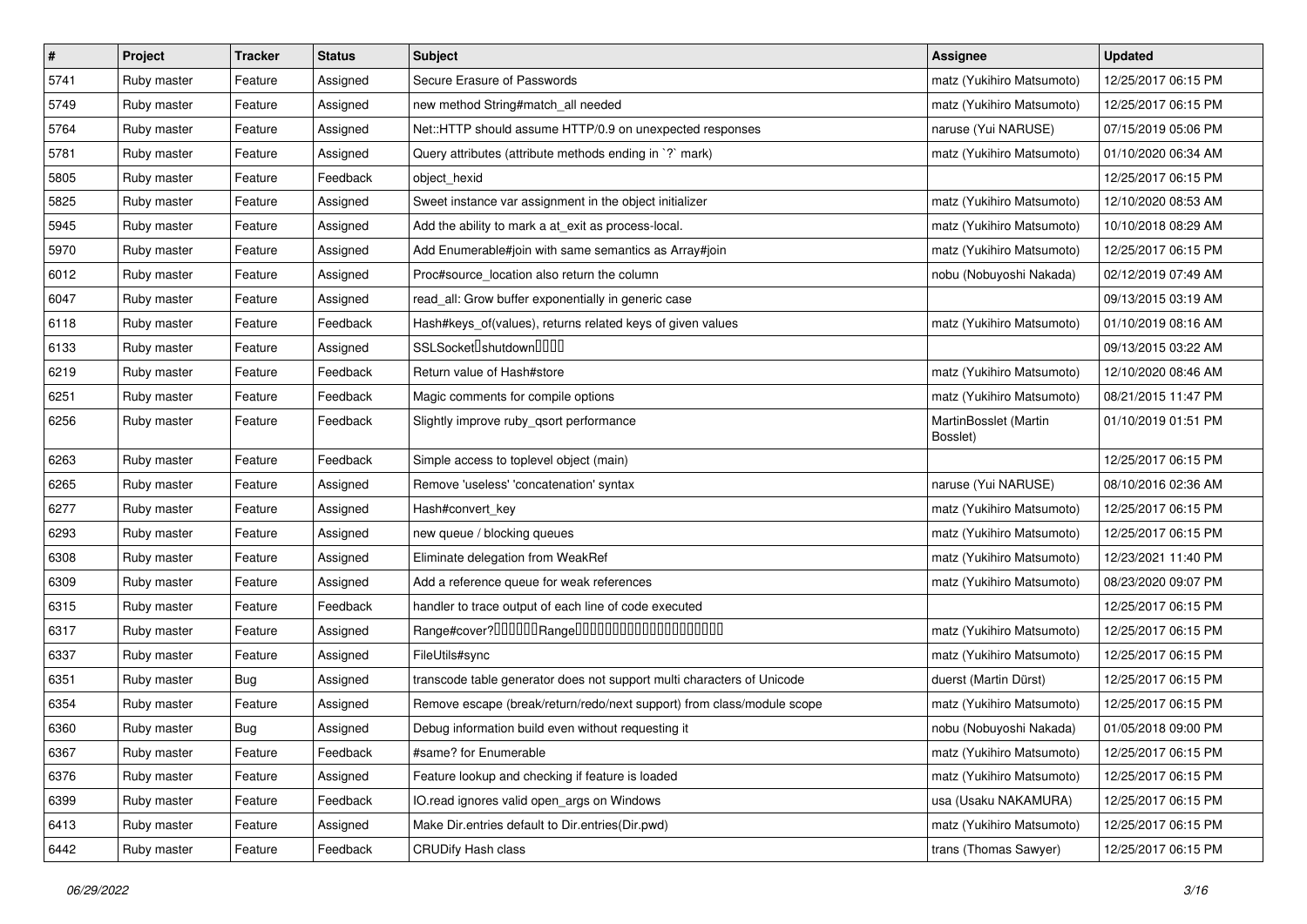| $\pmb{\#}$ | Project     | <b>Tracker</b> | <b>Status</b> | Subject                                                                                                                                                  | <b>Assignee</b>           | <b>Updated</b>      |
|------------|-------------|----------------|---------------|----------------------------------------------------------------------------------------------------------------------------------------------------------|---------------------------|---------------------|
| 6444       | Ruby master | Feature        | Feedback      | alias for String#index                                                                                                                                   |                           | 12/25/2017 06:15 PM |
| 6445       | Ruby master | Feature        | Assigned      | request for default length/position on string index                                                                                                      | matz (Yukihiro Matsumoto) | 12/25/2017 06:15 PM |
| 6452       | Ruby master | Feature        | Assigned      | Allow extend to override class methods                                                                                                                   | matz (Yukihiro Matsumoto) | 12/10/2020 08:53 AM |
| 6478       | Ruby master | Feature        | Feedback      | BasicObject#_class_                                                                                                                                      | matz (Yukihiro Matsumoto) | 12/25/2017 06:15 PM |
| 6507       | Ruby master | Feature        | Feedback      | File Literal                                                                                                                                             |                           | 12/25/2017 06:15 PM |
| 6515       | Ruby master | Feature        | Feedback      | array.c: added method that verifies if an Array is part of another                                                                                       | matz (Yukihiro Matsumoto) | 12/25/2017 06:15 PM |
| 6590       | Ruby master | Feature        | Assigned      | Dealing with bigdecimal, etc gems in JRuby                                                                                                               | hsbt (Hiroshi SHIBATA)    | 05/15/2019 08:33 PM |
| 6594       | Ruby master | Feature        | Assigned      | <b>Integrated Functor</b>                                                                                                                                | matz (Yukihiro Matsumoto) | 12/10/2020 08:53 AM |
| 6596       | Ruby master | Feature        | Assigned      | New method `Array#indexes`                                                                                                                               | matz (Yukihiro Matsumoto) | 07/29/2020 01:41 AM |
| 6602       | Ruby master | Feature        | Feedback      | Tail call optimization: enable by default?                                                                                                               | ko1 (Koichi Sasada)       | 06/13/2020 01:31 AM |
| 6611       | Ruby master | Feature        | Assigned      | Comments requested on implementation of set_parse_func                                                                                                   | matz (Yukihiro Matsumoto) | 12/25/2017 06:15 PM |
| 6613       | Ruby master | Feature        | Assigned      | VT_RECORD, IRecordInfo Support in WIN32OLE                                                                                                               | suke (Masaki Suketa)      | 12/25/2017 06:15 PM |
| 6641       | Ruby master | Feature        | Open          | Hash.auto constructor                                                                                                                                    | matz (Yukihiro Matsumoto) | 12/25/2017 06:15 PM |
| 6648       | Ruby master | Feature        | Assigned      | Provide a standard API for retrieving all command-line flags passed to Ruby                                                                              | matz (Yukihiro Matsumoto) | 12/25/2017 06:15 PM |
| 6671       | Ruby master | Feature        | Assigned      | File.split_all and File.split_root                                                                                                                       | matz (Yukihiro Matsumoto) | 12/25/2017 06:15 PM |
| 6682       | Ruby master | Feature        | Assigned      | Add a method to return an instance attached by a singleton class                                                                                         | shyouhei (Shyouhei Urabe) | 12/25/2017 06:15 PM |
| 6687       | Ruby master | Feature        | Open          | Enumerable#with                                                                                                                                          |                           | 12/25/2017 06:15 PM |
| 6694       | Ruby master | Feature        | Assigned      | Thread.new without block.                                                                                                                                | ko1 (Koichi Sasada)       | 12/25/2017 06:15 PM |
| 6695       | Ruby master | Feature        | Assigned      | Configuration for Thread/Fiber creation                                                                                                                  | ko1 (Koichi Sasada)       | 12/25/2017 06:15 PM |
| 6697       | Ruby master | Feature        | Feedback      | [PATCH] Add Kernel#Symbol conversion method like String(), Array() etc.                                                                                  | matz (Yukihiro Matsumoto) | 12/25/2017 06:15 PM |
| 6727       | Ruby master | Feature        | Feedback      | Add Array#rest (with implementation)                                                                                                                     | matz (Yukihiro Matsumoto) | 08/14/2019 08:51 AM |
| 6733       | Ruby master | Feature        | Open          | New inspect framework                                                                                                                                    |                           | 11/24/2021 05:06 AM |
| 6737       | Ruby master | Feature        | Feedback      | Add Hash#read and alias as #[].                                                                                                                          |                           | 12/25/2017 06:15 PM |
| 6739       | Ruby master | Feature        | Feedback      | One-line rescue statement should support specifying an exception class                                                                                   | matz (Yukihiro Matsumoto) | 05/18/2016 12:42 AM |
| 6744       | Ruby master | Feature        | Feedback      | ruby unable to run system commands that require elevated privileges                                                                                      | usa (Usaku NAKAMURA)      | 12/25/2017 06:15 PM |
| 6758       | Ruby master | Feature        | Open          | Object#sequence                                                                                                                                          |                           | 12/25/2017 06:15 PM |
| 6769       | Ruby master | Feature        | Assigned      | rbinstall.rb: install both src and batch files separetely                                                                                                | nobu (Nobuyoshi Nakada)   | 10/30/2015 12:38 PM |
| 6783       | Ruby master | Feature        | Open          | Infinite loop in inspect, not overriding inspect, to_s, and no known circular references<br>Stepping into inspect in debugger locks it up with 100% CPU. |                           | 08/05/2019 11:13 PM |
| 6792       | Ruby master | Feature        | Feedback      | request for easier system properties access                                                                                                              |                           | 12/25/2017 06:15 PM |
| 6793       | Ruby master | Feature        | Feedback      | easier ability to "run as the currently running ruby"                                                                                                    |                           | 12/25/2017 06:15 PM |
| 6802       | Ruby master | Feature        | Assigned      | String#scan should have equivalent yielding MatchData                                                                                                    | matz (Yukihiro Matsumoto) | 12/25/2017 06:15 PM |
| 6806       | Ruby master | Feature        | Feedback      | Support functional programming: forbid instance/class variables for<br>ModuleName::method_name, allow for ModuleName.method_name                         | matz (Yukihiro Matsumoto) | 12/10/2020 08:53 AM |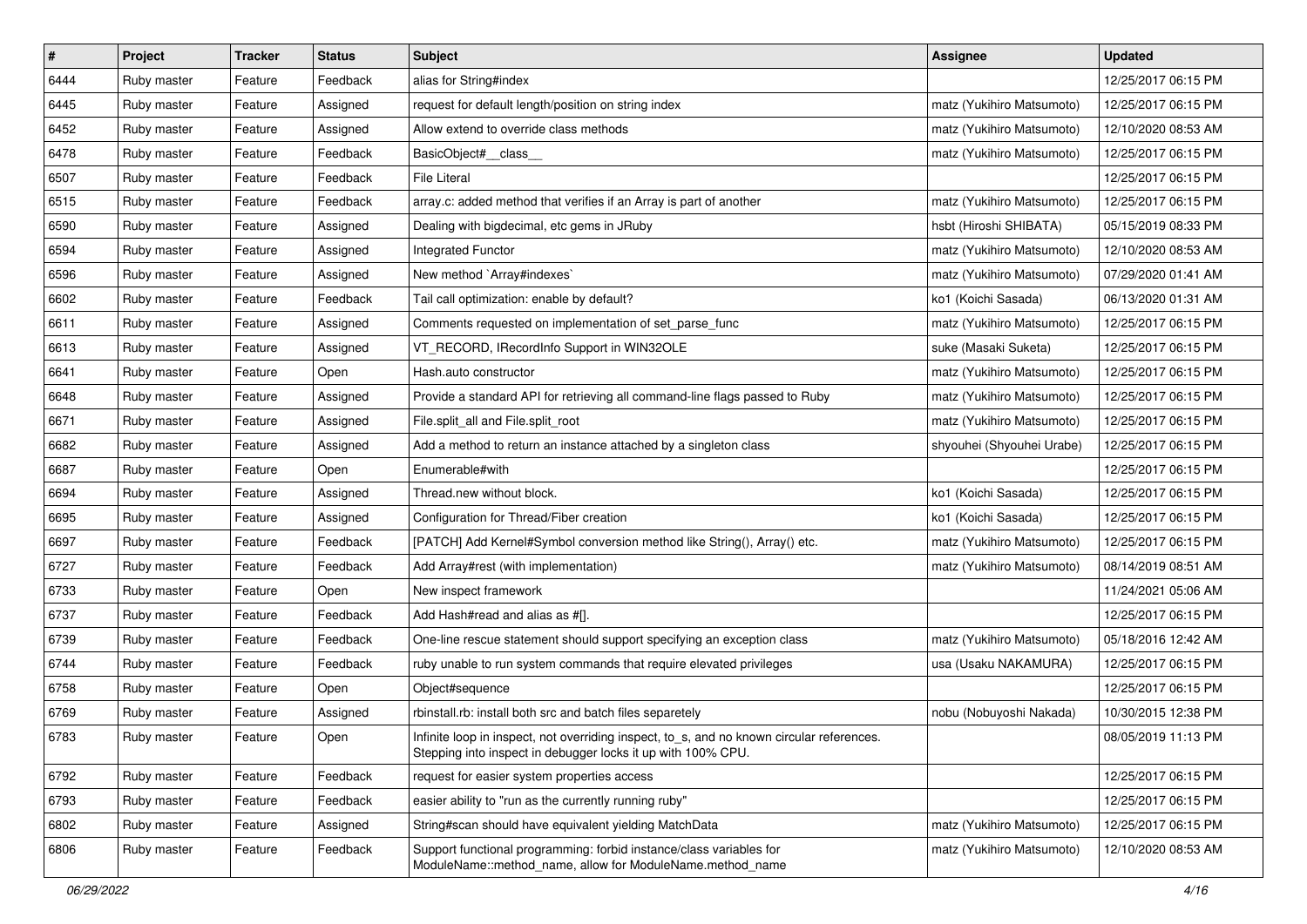| $\#$ | Project     | <b>Tracker</b> | <b>Status</b> | Subject                                                                                                          | <b>Assignee</b>                   | <b>Updated</b>      |
|------|-------------|----------------|---------------|------------------------------------------------------------------------------------------------------------------|-----------------------------------|---------------------|
| 6808 | Ruby master | Feature        | Feedback      | Implicit index for enumerations                                                                                  |                                   | 12/25/2017 06:15 PM |
| 6810 | Ruby master | Feature        | Assigned      | module A::B; end` is not equivalent to `module A; module B; end; end` with respect to<br>constant lookup (scope) | matz (Yukihiro Matsumoto)         | 12/10/2020 09:22 AM |
| 6811 | Ruby master | Feature        | Assigned      | File, Dir and FileUtils should have bang-versions of singleton methods that fails silently                       | matz (Yukihiro Matsumoto)         | 12/25/2017 06:15 PM |
| 6817 | Ruby master | Feature        | Open          | Partial application                                                                                              | matz (Yukihiro Matsumoto)         | 12/25/2017 06:15 PM |
| 6828 | Ruby master | Feature        | Open          | <b>Constancy of Constants</b>                                                                                    |                                   | 12/10/2020 08:47 AM |
| 6841 | Ruby master | Feature        | Assigned      | Shorthand for Assigning Return Value of Method to Self                                                           | matz (Yukihiro Matsumoto)         | 12/10/2020 08:53 AM |
| 6842 | Ruby master | Feature        | Assigned      | Add Optional Arguments to String#strip                                                                           | matz (Yukihiro Matsumoto)         | 08/24/2016 05:50 AM |
| 6857 | Ruby master | Feature        | Assigned      | bigdecimal/math BigMath.E/BigMath.exp R. P. Feynman inspired optimization                                        | mrkn (Kenta Murata)               | 12/25/2017 06:15 PM |
| 6869 | Ruby master | Feature        | Open          | Do not treat `_` parameter exceptionally                                                                         | matz (Yukihiro Matsumoto)         | 12/10/2020 08:58 AM |
| 6946 | Ruby master | Feature        | Open          | FIPS support?                                                                                                    |                                   | 11/07/2018 04:00 PM |
| 6973 | Ruby master | Feature        | Assigned      | Add an #integral? method to Numeric to test for whole-number values                                              | mrkn (Kenta Murata)               | 12/25/2017 06:15 PM |
| 7060 | Ruby master | Feature        | Open          | Broaden support for chmod                                                                                        |                                   | 12/25/2017 06:15 PM |
| 7082 | Ruby master | Feature        | Open          | Process. kill 0 in windows can return spurious success                                                           |                                   | 12/25/2017 06:15 PM |
| 7086 | Ruby master | Feature        | Assigned      | ConditionVariable#wait has meaningless return value                                                              | kosaki (Motohiro KOSAKI)          | 12/25/2017 06:15 PM |
| 7087 | Ruby master | Feature        | Assigned      | ::ConditionVariable#wait does not work with Monitor because Monitor#sleep does not exist                         | matz (Yukihiro Matsumoto)         | 12/25/2017 06:15 PM |
| 7106 | Ruby master | Feature        | Open          | FileUtils.touch should allow touching the symlink itself rather than the file the link points to                 |                                   | 12/25/2017 06:15 PM |
| 7114 | Ruby master | Feature        | Feedback      | New classes: `HumanTime::LocalTime`, `HumanTime::Duration`                                                       |                                   | 12/25/2017 06:15 PM |
| 7121 | Ruby master | Feature        | Assigned      | Extending the use of `require'                                                                                   | matz (Yukihiro Matsumoto)         | 12/25/2017 06:15 PM |
| 7132 | Ruby master | Feature        | Assigned      | Alternation between named / ordered method arguments and aliases for method arguments.                           | matz (Yukihiro Matsumoto)         | 12/25/2017 06:15 PM |
| 7148 | Ruby master | Feature        | Assigned      | Improved Tempfile w/o DelegateClass                                                                              | Glass_saga (Masaki<br>Matsushita) | 03/27/2019 09:51 AM |
| 7149 | Ruby master | Feature        | Open          | Constant magic for everyone.                                                                                     | matz (Yukihiro Matsumoto)         | 12/25/2017 06:15 PM |
| 7220 | Ruby master | Feature        | Open          | Separate IO#dup, StringIO#initialize_copy from dup(2)                                                            |                                   | 12/10/2020 08:47 AM |
| 7240 | Ruby master | Feature        | Feedback      | Inheritable #included/#extended Hooks For Modules                                                                |                                   | 12/25/2017 06:15 PM |
| 7250 | Ruby master | Feature        | Open          | A mechanism to include at once both instance-level and class-level methods from a module                         |                                   | 12/25/2017 06:15 PM |
| 7314 | Ruby master | Feature        | Assigned      | Convert Proc to Lambda doesn't work in MRI                                                                       | matz (Yukihiro Matsumoto)         | 05/21/2016 09:15 AM |
| 7321 | Ruby master | Feature        | Assigned      | Newton.#nsolve 00 2 00000000000                                                                                  | mrkn (Kenta Murata)               | 12/25/2017 06:15 PM |
| 7340 | Ruby master | Feature        | Open          | 'each_with' or 'into' alias for 'each_with_object'                                                               |                                   | 12/25/2017 06:15 PM |
| 7341 | Ruby master | Feature        | Open          | Enumerable#associate                                                                                             |                                   | 12/25/2017 06:15 PM |
| 7349 | Ruby master | Feature        | Assigned      | Struct#inspect needs more meaningful output                                                                      | matz (Yukihiro Matsumoto)         | 12/25/2017 06:15 PM |
| 7362 | Ruby master | Feature        | Assigned      | Adding Pathname#start with?                                                                                      | akr (Akira Tanaka)                | 12/25/2017 06:15 PM |
| 7377 | Ruby master | Feature        | Open          | #indetical? as an alias for #equal?                                                                              | matz (Yukihiro Matsumoto)         | 12/25/2017 06:15 PM |
| 7384 | Ruby master | Feature        | Open          | Rename #each_with_object to #each_with                                                                           |                                   | 12/25/2017 06:15 PM |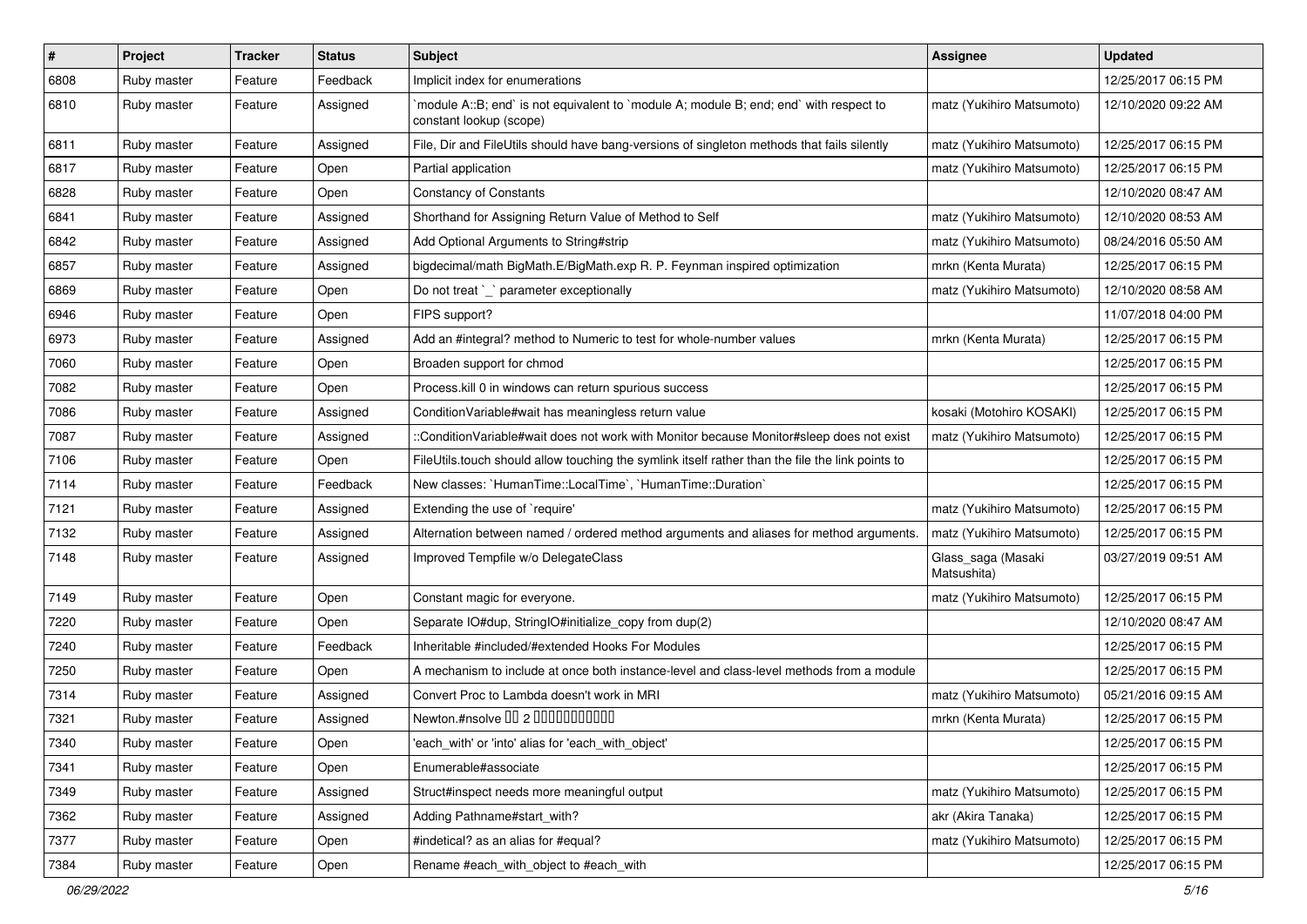| $\vert$ # | Project     | <b>Tracker</b> | <b>Status</b> | Subject                                                                            | <b>Assignee</b>                       | <b>Updated</b>      |
|-----------|-------------|----------------|---------------|------------------------------------------------------------------------------------|---------------------------------------|---------------------|
| 7394      | Ruby master | Feature        | Assigned      | Enumerable#find ifnone parameter could be non-callable                             | nobu (Nobuyoshi Nakada)               | 02/10/2021 09:32 AM |
| 7412      | Ruby master | Feature        | Assigned      | Pathname#relative_path_from does not support mixed directory separators on windows | akr (Akira Tanaka)                    | 01/05/2018 09:00 PM |
| 7436      | Ruby master | Feature        | Assigned      | Allow for a "granularity" flag for backtrace_locations                             | matz (Yukihiro Matsumoto)             | 12/25/2017 06:15 PM |
| 7444      | Ruby master | Feature        | Open          | Array#product_set                                                                  | matz (Yukihiro Matsumoto)             | 12/25/2017 06:15 PM |
| 7488      | Ruby master | Feature        | Assigned      | Receiving object_id in object creation probes                                      | tenderlovemaking (Aaron<br>Patterson) | 12/25/2017 06:15 PM |
| 7503      | Ruby master | Feature        | Assigned      | make timeout.rb async-interrupt safe by default                                    | matz (Yukihiro Matsumoto)             | 12/25/2017 06:15 PM |
| 7511      | Ruby master | Feature        | Feedback      | short-circuiting logical implication operator                                      | matz (Yukihiro Matsumoto)             | 12/10/2020 08:55 AM |
| 7518      | Ruby master | Feature        | Assigned      | Fiddle::Pointer#to_str and Fiddle::Pointer#to_int should be removed                | tenderlovemaking (Aaron<br>Patterson) | 08/15/2013 04:56 AM |
| 7532      | Ruby master | Feature        | Assigned      | Hardcoded compiler location                                                        | nobu (Nobuyoshi Nakada)               | 12/25/2017 06:15 PM |
| 7545      | Ruby master | Feature        | Open          | Make Range act as a "lazy ordered set"                                             |                                       | 12/10/2020 08:49 AM |
| 7546      | Ruby master | Feature        | Open          | Change behavior of `Array#slice` for an argument of `Range` class                  | matz (Yukihiro Matsumoto)             | 12/10/2020 08:49 AM |
| 7548      | Ruby master | Feature        | Open          | <b>Load and Require Callbacks</b>                                                  | matz (Yukihiro Matsumoto)             | 12/25/2017 06:15 PM |
| 7580      | Ruby master | Feature        | Assigned      | Range translation                                                                  | matz (Yukihiro Matsumoto)             | 06/11/2018 09:51 AM |
| 7604      | Ruby master | Feature        | Open          | Make === comparison operator ability to delegate comparison to an argument         | matz (Yukihiro Matsumoto)             | 12/25/2017 06:15 PM |
| 7611      | Ruby master | Feature        | Open          | Focal method for all loads/requires                                                | matz (Yukihiro Matsumoto)             | 12/25/2017 06:15 PM |
| 7614      | Ruby master | Feature        | Open          | alias accessor                                                                     | matz (Yukihiro Matsumoto)             | 12/25/2017 06:15 PM |
| 7644      | Ruby master | Feature        | Assigned      | In refinements, change "using" keyword to a less generic word.                     | matz (Yukihiro Matsumoto)             | 12/10/2020 08:49 AM |
| 7652      | Ruby master | Feature        | Feedback      | Add FreeMiNT support to Ruby                                                       | nobu (Nobuyoshi Nakada)               | 12/25/2017 06:15 PM |
| 7654      | Ruby master | Feature        | Open          | Add optional code block to IO::readlines                                           | matz (Yukihiro Matsumoto)             | 12/25/2017 06:15 PM |
| 7657      | Ruby master | Feature        | Open          | Array#& doesn't accept Enumerables                                                 | matz (Yukihiro Matsumoto)             | 12/25/2017 06:15 PM |
| 7702      | Ruby master | Feature        | Open          | Remove Proc#binding                                                                | matz (Yukihiro Matsumoto)             | 07/15/2019 07:39 PM |
| 7704      | Ruby master | Feature        | Open          | Add a list of enabled (experimental) language features.                            | matz (Yukihiro Matsumoto)             | 12/25/2017 06:15 PM |
| 7708      | Ruby master | Feature        | Open          | support for patches list                                                           |                                       | 12/25/2017 06:15 PM |
| 7739      | Ruby master | Feature        | Assigned      | Define Hash#  as Hash#reverse_merge in Rails                                       | matz (Yukihiro Matsumoto)             | 12/25/2017 06:15 PM |
| 7742      | Ruby master | Bug            | Open          | System encoding (Windows-1258) is not recognized by Ruby to convert back to UTF-8  | duerst (Martin Dürst)                 | 12/25/2017 06:15 PM |
| 7745      | Ruby master | Feature        | Open          | lib/observer.rb: Observers are compared by identity                                | nobu (Nobuyoshi Nakada)               | 12/25/2017 06:15 PM |
| 7747      | Ruby master | Feature        | Open          | Expanded API for Binding semantics                                                 |                                       | 12/23/2021 11:43 PM |
| 7748      | Ruby master | Feature        | Open          | Contextual send                                                                    | matz (Yukihiro Matsumoto)             | 12/10/2020 08:53 AM |
| 7788      | Ruby master | Feature        | Open          | YAML Tag Schema Support                                                            | tenderlovemaking (Aaron<br>Patterson) | 12/25/2017 06:15 PM |
| 7795      | Ruby master | Feature        | Open          | Symbol.defined? and/or to existing symbol                                          | matz (Yukihiro Matsumoto)             | 12/25/2017 06:15 PM |
| 7796      | Ruby master | Feature        | Feedback      | Hash#keys should return a set                                                      |                                       | 12/10/2020 08:49 AM |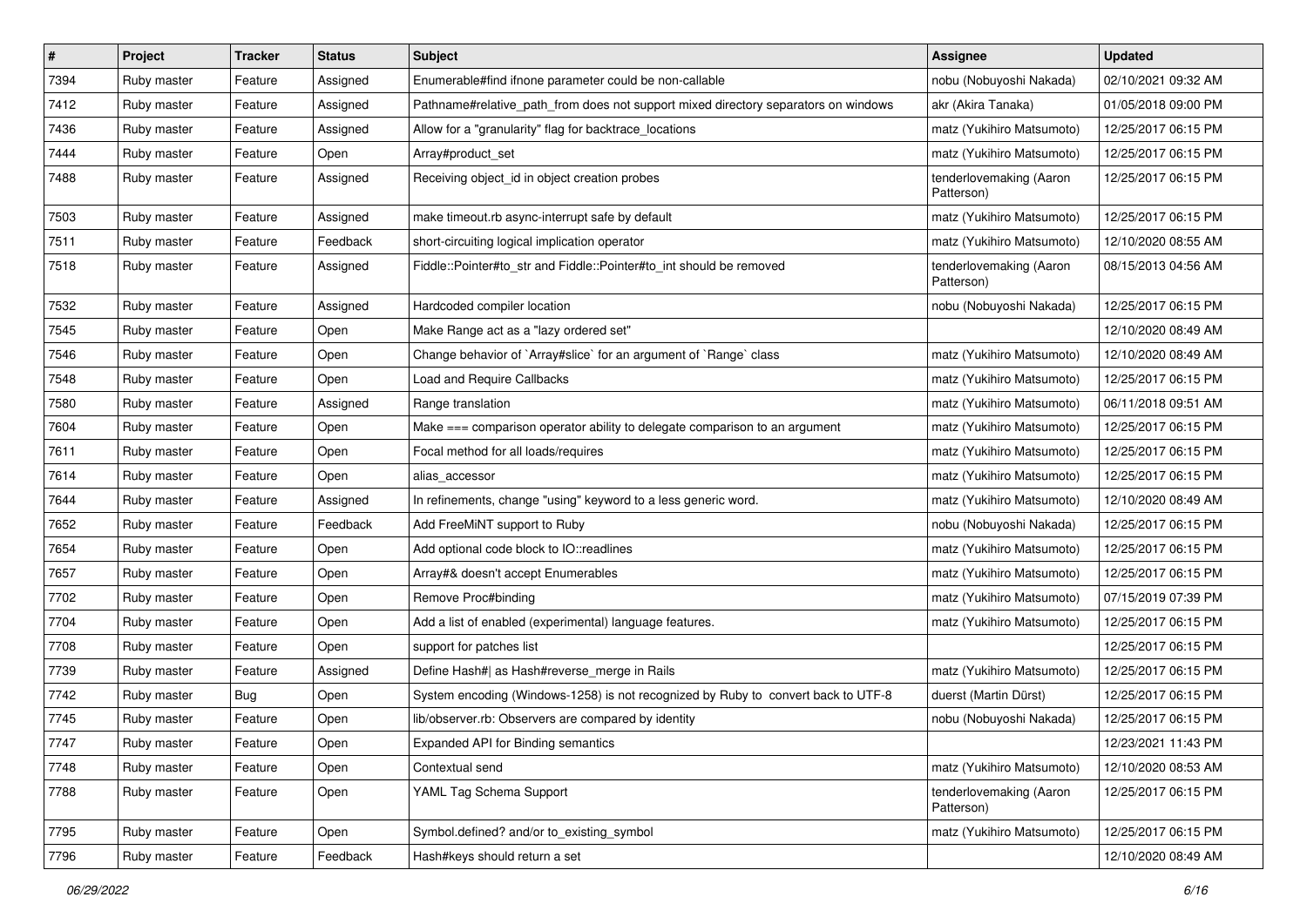| $\vert$ # | Project     | <b>Tracker</b> | <b>Status</b> | Subject                                                                                                                    | <b>Assignee</b>            | <b>Updated</b>      |
|-----------|-------------|----------------|---------------|----------------------------------------------------------------------------------------------------------------------------|----------------------------|---------------------|
| 7840      | Ruby master | Bug            | Open          | -Wdeclaration-after-statement is valid for C/ObjC but not for C++                                                          | nobu (Nobuyoshi Nakada)    | 06/02/2020 04:41 PM |
| 7845      | Ruby master | Feature        | Open          | Strip doesn't handle unicode space characters in ruby 1.9.2 & 1.9.3 (does in 1.9.1)                                        |                            | 12/23/2021 11:43 PM |
| 7848      | Ruby master | Feature        | Open          | Restore default state for core ruby objects                                                                                | matz (Yukihiro Matsumoto)  | 12/25/2017 06:15 PM |
| 7859      | Ruby master | Bug            | Assigned      | Readline: Incorrect arrow key behavior in vi_editing_mode insert mode with Readline 6.2                                    | kouji (Kouji Takao)        | 12/25/2017 06:15 PM |
| 7876      | Ruby master | Feature        | Open          | Add method for accessing Class from within Singleton Class                                                                 | matz (Yukihiro Matsumoto)  | 12/25/2017 06:15 PM |
| 7883      | Ruby master | Feature        | Open          | Add Regex#to_proc                                                                                                          | matz (Yukihiro Matsumoto)  | 12/25/2017 06:15 PM |
| 7892      | Ruby master | Bug            | Open          | MIME encoding bug of NKF.nkf                                                                                               | naruse (Yui NARUSE)        | 12/25/2017 06:15 PM |
| 7895      | Ruby master | Feature        | Open          | Exception#backtrace_locations to go with Thread#backtrace_locations and<br>Kernel#caller_locations                         |                            | 12/23/2021 11:43 PM |
| 7914      | Ruby master | Feature        | Open          | Case for local class methods                                                                                               | matz (Yukihiro Matsumoto)  | 12/25/2017 06:15 PM |
| 7939      | Ruby master | Feature        | Feedback      | Alternative curry function creation                                                                                        | matz (Yukihiro Matsumoto)  | 12/25/2017 06:15 PM |
| 7964      | Ruby master | Bug            | Assigned      | Writing an ASCII-8BIT String to a StringIO created from a UTF-8 String                                                     | nobu (Nobuyoshi Nakada)    | 01/05/2018 09:00 PM |
| 7968      | Ruby master | Bug            | Assigned      | Poor UDPSocket#send performance in ruby 2.0.0 on windows                                                                   | cruby-windows              | 10/23/2017 12:23 AM |
| 7976      | Ruby master | Bug            | Assigned      | TracePoint call is at call point, not call site                                                                            | ko1 (Koichi Sasada)        | 01/05/2018 09:00 PM |
| 7981      | Ruby master | Feature        | Open          | ruby does not respect --                                                                                                   |                            | 02/28/2013 02:49 PM |
| 7986      | Ruby master | Feature        | Feedback      | Custom case statement comparison method                                                                                    |                            | 12/10/2020 08:50 AM |
| 8016      | Ruby master | Feature        | Assigned      | Alias FILE and LINE as methods                                                                                             | matz (Yukihiro Matsumoto)  | 12/25/2017 06:15 PM |
| 8026      | Ruby master | Feature        | Feedback      | Need Module#prepended_modules                                                                                              | matz (Yukihiro Matsumoto)  | 01/16/2020 06:12 AM |
| 8027      | Ruby master | Feature        | Feedback      | add the possibility to raise an exception in #included, #extended, #prepended, #inherited<br>and break the calling feature |                            | 06/02/2013 03:22 PM |
| 8042      | Ruby master | Feature        | Assigned      | Add Addrinfo#socket to create a socket that is not connected or bound                                                      | matz (Yukihiro Matsumoto)  | 12/25/2017 06:15 PM |
| 8046      | Ruby master | Feature        | Open          | allow Object#extend to take a block                                                                                        |                            | 12/25/2017 06:15 PM |
| 8047      | Ruby master | Feature        | Assigned      | IPAddr makes host address with netmask                                                                                     | knu (Akinori MUSHA)        | 01/05/2018 09:00 PM |
| 8061      | Ruby master | Feature        | Open          | 000000000000000                                                                                                            | matz (Yukihiro Matsumoto)  | 12/25/2017 06:15 PM |
| 8062      | Ruby master | Feature        | Feedback      | Argument error stack trace to specify the 'called' method                                                                  |                            | 12/25/2017 06:15 PM |
| 8077      | Ruby master | Feature        | Feedback      | Returning Dir objects from C extensions                                                                                    |                            | 07/15/2019 10:48 PM |
| 8083      | Ruby master | Feature        | Assigned      | Exit status is limited to one-byte values which is invalid for Windows                                                     | cruby-windows              | 03/14/2013 08:26 PM |
| 8088      | Ruby master | Feature        | Open          | Method#parameters (and friends) should provide useful information about core methods                                       |                            | 12/23/2021 11:43 PM |
| 8096      | Ruby master | Feature        | Feedback      | introduce Time.current_timestamp                                                                                           | matz (Yukihiro Matsumoto)  | 12/23/2021 11:40 PM |
| 8126      | Ruby master | Feature        | Assigned      | OpenSSL::SSL:SSLSocket does not define #recv and #send messages                                                            | rhenium (Kazuki Yamaguchi) | 08/08/2019 11:05 PM |
| 8164      | Ruby master | Feature        | Assigned      | Public/Private                                                                                                             | matz (Yukihiro Matsumoto)  | 12/10/2020 08:50 AM |
| 8168      | Ruby master | Feature        | Feedback      | Feature request: support for (single) statement lambda syntax/definition                                                   | matz (Yukihiro Matsumoto)  | 01/11/2014 11:36 AM |
| 8172      | Ruby master | Feature        | Feedback      | IndexError-returning counterparts to destructive Array methods                                                             |                            | 12/30/2019 07:19 PM |
| 8184      | Ruby master | Feature        | Open          | Avoid the creation of meaningless ranges (nil, false, true)                                                                |                            | 03/29/2013 11:16 PM |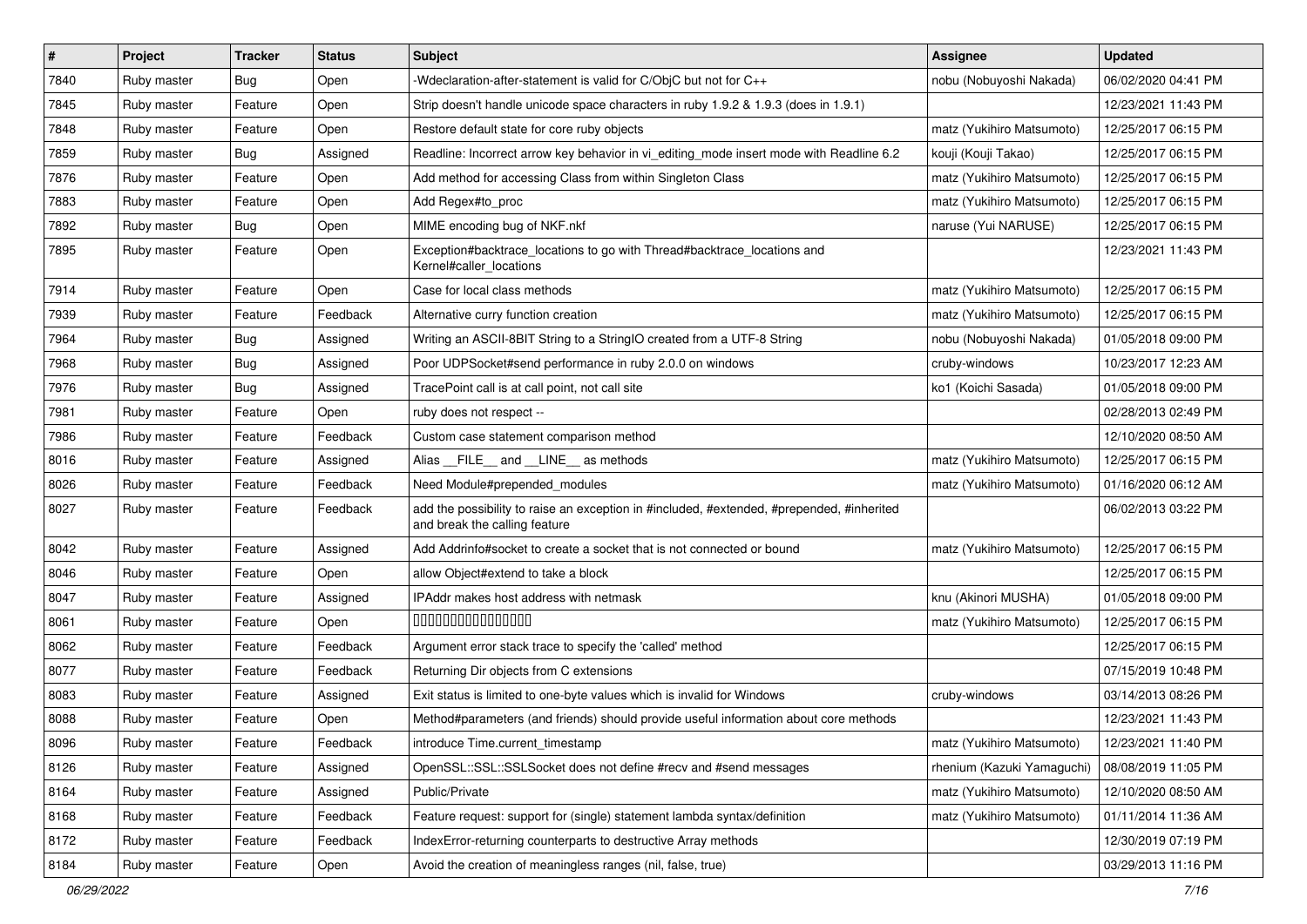| $\pmb{\#}$ | Project     | <b>Tracker</b> | <b>Status</b> | Subject                                                                                      | <b>Assignee</b>                     | <b>Updated</b>      |
|------------|-------------|----------------|---------------|----------------------------------------------------------------------------------------------|-------------------------------------|---------------------|
| 8185       | Ruby master | Bug            | Open          | Thread/fork issue                                                                            |                                     | 12/30/2019 03:00 AM |
| 8206       | Ruby master | Feature        | Open          | Should Ruby core implement String#blank?                                                     |                                     | 04/28/2016 02:05 PM |
| 8223       | Ruby master | Feature        | Open          | Make Matrix more omnivorous.                                                                 | marcandre (Marc-Andre<br>Lafortune) | 04/09/2013 03:42 AM |
| 8229       | Ruby master | Feature        | Open          | extend Hash.include?                                                                         | matz (Yukihiro Matsumoto)           | 12/10/2020 08:53 AM |
| 8232       | Ruby master | Feature        | Open          | Rudiments of abstract algebra in Ruby                                                        | matz (Yukihiro Matsumoto)           | 04/09/2013 01:47 AM |
| 8258       | Ruby master | Feature        | Feedback      | Dir#escape_glob                                                                              |                                     | 12/23/2021 11:40 PM |
| 8259       | Ruby master | Feature        | Open          | Atomic attributes accessors                                                                  |                                     | 12/23/2021 11:43 PM |
| 8263       | Ruby master | Feature        | Assigned      | Support discovering yield state of individual Fibers                                         | ko1 (Koichi Sasada)                 | 12/23/2021 11:40 PM |
| 8269       | Ruby master | Feature        | Feedback      | stdlib: Add Find.each_file to accompany Find.find                                            |                                     | 06/02/2013 03:53 PM |
| 8270       | Ruby master | Feature        | Open          | Ruby should build without thread support (aka minix)                                         | nobu (Nobuyoshi Nakada)             | 12/10/2020 08:53 AM |
| 8271       | Ruby master | Feature        | Assigned      | Proposal for moving to a more visible, formal process for feature requests                   | matz (Yukihiro Matsumoto)           | 12/23/2021 11:40 PM |
| 8272       | Ruby master | Feature        | Open          | Transfer feature tracking to CommonRuby                                                      |                                     | 12/23/2021 11:40 PM |
| 8275       | Ruby master | Feature        | Open          | Add Module#public_const_get                                                                  |                                     | 12/23/2021 11:43 PM |
| 8291       | Ruby master | Feature        | Open          | Allow retrieving the root Fiber of a Thread                                                  |                                     | 12/23/2021 11:43 PM |
| 8295       | Ruby master | Feature        | Assigned      | Float I Rational IIIIIIIIIIIIIIIIIII BigDecimal IIIIIIIIII                                   | mrkn (Kenta Murata)                 | 12/25/2017 06:15 PM |
| 8299       | Ruby master | Bug            | Assigned      | Minor error in float parsing                                                                 | nobu (Nobuyoshi Nakada)             | 12/30/2019 03:00 AM |
| 8321       | Ruby master | Feature        | Open          | Ripper: I would like coordinates for keywords                                                |                                     | 05/10/2013 07:01 PM |
| 8365       | Ruby master | Feature        | Feedback      | Make variables objects                                                                       | matz (Yukihiro Matsumoto)           | 08/19/2016 07:21 PM |
| 8366       | Ruby master | Feature        | Open          | Exception.message take time to execute depending on the instance variables                   |                                     | 09/22/2014 06:41 AM |
| 8371       | Ruby master | Feature        | Feedback      | Make some enumerators mimic arrays                                                           | matz (Yukihiro Matsumoto)           | 06/02/2013 04:11 PM |
| 8396       | Ruby master | Feature        | Feedback      | Allow easier destructuring of MatchData                                                      |                                     | 06/02/2013 04:53 PM |
| 8404       | Ruby master | Feature        | Open          | virtual, hooked or read only global variabels for ruby only code too                         |                                     | 05/14/2013 09:19 PM |
| 8421       | Ruby master | Feature        | Feedback      | add Enumerable#find_map and Enumerable#find_all_map                                          |                                     | 11/29/2020 11:40 PM |
| 8422       | Ruby master | Feature        | Feedback      | add Enumerable#reverse_sort and Enumerable#reverse_sort_by                                   |                                     | 06/14/2013 03:19 AM |
| 8437       | Ruby master | Feature        | Open          | custom operators, unicode                                                                    |                                     | 08/30/2015 03:05 AM |
| 8444       | Ruby master | Bug            | Open          | Regexp vars \$~ and friends are not thread local                                             | ko1 (Koichi Sasada)                 | 07/30/2019 07:38 AM |
| 8445       | Ruby master | <b>Bug</b>     | Assigned      | IO.open and IO#set_enconding does not support :fallback option                               | akr (Akira Tanaka)                  | 06/14/2022 06:02 AM |
| 8449       | Ruby master | Feature        | Open          | Array#ary_plus always returns an array                                                       | nobu (Nobuyoshi Nakada)             | 06/02/2013 04:23 PM |
| 8452       | Ruby master | Feature        | Open          | Kernel#otherwise to rewrite code like (obj    default_obj).do_smth                           |                                     | 05/26/2013 08:41 PM |
| 8460       | Ruby master | Feature        | Assigned      | PATCH: optparse: add keep_unknown option                                                     | nobu (Nobuyoshi Nakada)             | 05/27/2021 10:07 PM |
| 8478       | Ruby master | Feature        | Open          | The hash returned by Enumerable#group_by should have an empty array for its default<br>value | matz (Yukihiro Matsumoto)           | 06/04/2013 03:56 PM |
| 8494       | Ruby master | Feature        | Open          | Safe method for defensive copies. alternative to 'dup'                                       |                                     | 06/05/2013 04:26 PM |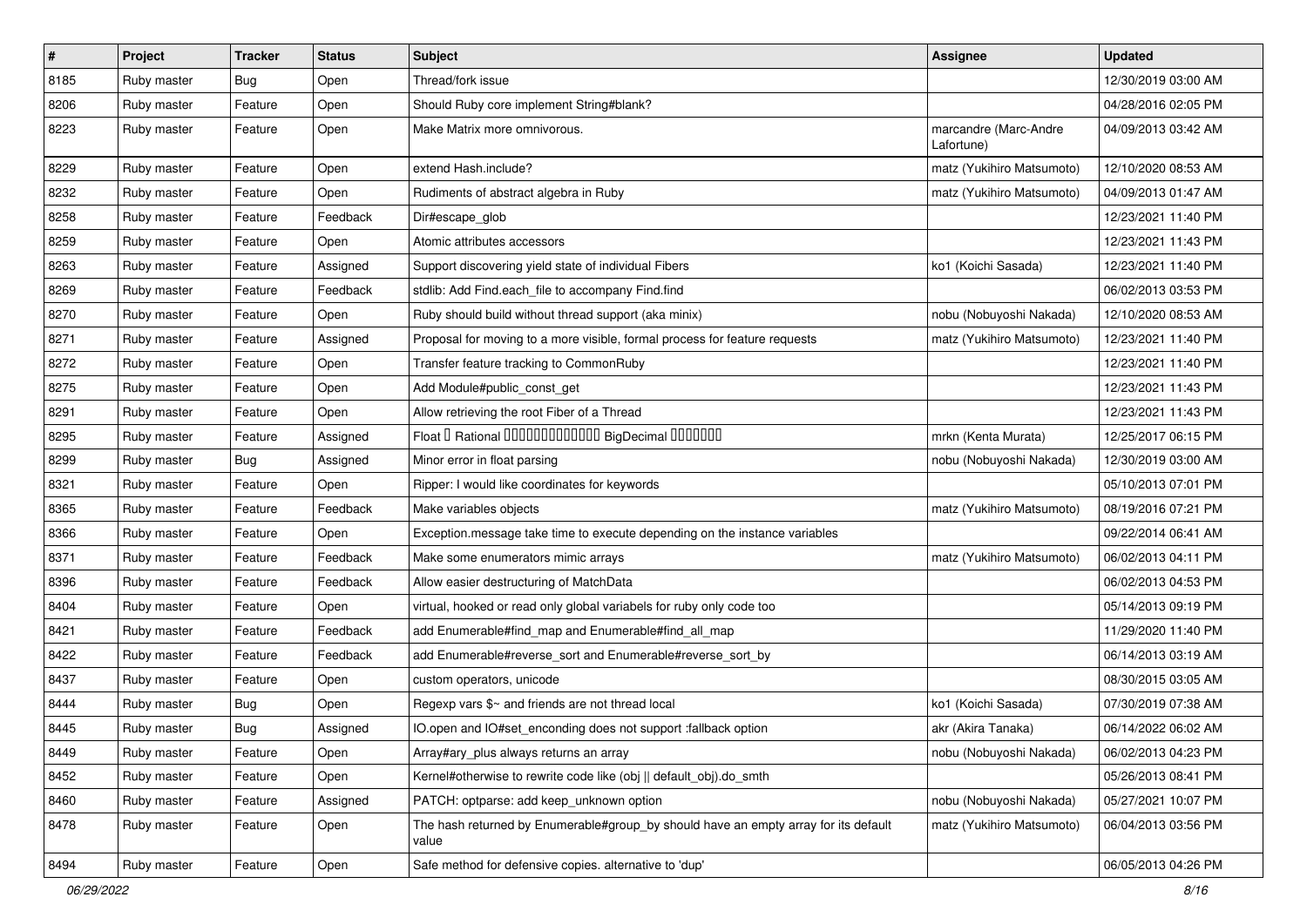| $\sharp$ | Project     | <b>Tracker</b> | <b>Status</b> | <b>Subject</b>                                                                          | <b>Assignee</b>           | <b>Updated</b>      |
|----------|-------------|----------------|---------------|-----------------------------------------------------------------------------------------|---------------------------|---------------------|
| 8506     | Ruby master | Feature        | Open          | Object#iter_for / Object#to_iter                                                        |                           | 06/10/2013 05:21 PM |
| 8515     | Ruby master | Feature        | Feedback      | don't allow irb to dump output for forever and ever                                     |                           | 08/15/2014 09:20 PM |
| 8520     | Ruby master | Feature        | Feedback      | Distinct to_s methods for Array, Hash                                                   | matz (Yukihiro Matsumoto) | 06/14/2013 12:37 AM |
| 8536     | Ruby master | Feature        | Assigned      | Implement is_numeric? family of methods                                                 | matz (Yukihiro Matsumoto) | 12/25/2017 06:15 PM |
| 8544     | Ruby master | Feature        | Open          | OpenURI should open 'file://' URIs                                                      |                           | 12/12/2015 04:30 PM |
| 8564     | Ruby master | Feature        | Open          | Extend Module#attr methods                                                              |                           | 02/05/2015 07:39 PM |
| 8566     | Ruby master | Feature        | Open          | [PATCH] Allow to configure additional preludes                                          |                           | 12/10/2014 01:13 PM |
| 8570     | Ruby master | Feature        | Open          | Better mechanisms to safely load classes concurrently                                   |                           | 12/23/2021 11:43 PM |
| 8573     | Ruby master | Feature        | Feedback      | Add String#format method(not an alias of String#%)                                      |                           | 04/18/2018 09:59 AM |
| 8576     | Ruby master | Feature        | Assigned      | Add optimized method type for constant value methods                                    | ko1 (Koichi Sasada)       | 12/25/2017 06:15 PM |
| 8598     | Ruby master | Feature        | Open          | Expose information whether a timezone offset has been explicitly set on DateTime object |                           | 07/03/2013 08:27 PM |
| 8614     | Ruby master | Feature        | Open          | Object#singleton_class with a block                                                     |                           | 07/12/2013 10:14 AM |
| 8619     | Ruby master | Feature        | Open          | <b>Standard Profiling API</b>                                                           |                           | 12/23/2021 11:43 PM |
| 8626     | Ruby master | Feature        | Open          | Add a Set coercion method to the standard lib: Set(possible_set)                        |                           | 12/23/2021 11:43 PM |
| 8635     | Ruby master | Feature        | Open          | attr accessor with default block                                                        |                           | 12/23/2021 11:43 PM |
| 8640     | Ruby master | Feature        | Open          | Add Time#elapsed to return nanoseconds since creation                                   |                           | 12/23/2021 11:43 PM |
| 8663     | Ruby master | Feature        | Open          | Officialy alias ArgumentError to ArgError                                               | matz (Yukihiro Matsumoto) | 08/09/2013 07:42 PM |
| 8678     | Ruby master | Feature        | Assigned      | Allow invalid string to work with regexp                                                | matz (Yukihiro Matsumoto) | 01/05/2018 09:00 PM |
| 8681     | Ruby master | Feature        | Open          | Net::HTTP should set TCP_NODELAY for requests with body                                 |                           | 12/23/2021 11:43 PM |
| 8688     | Ruby master | Feature        | Open          | #sprintf should accept strings as keys                                                  |                           | 07/26/2013 02:33 AM |
| 8707     | Ruby master | Feature        | Feedback      | Hash#reverse each                                                                       | matz (Yukihiro Matsumoto) | 01/05/2018 09:00 PM |
| 8714     | Ruby master | Feature        | Open          | Non-interpolated regular expression literal                                             |                           | 08/02/2013 08:00 PM |
| 8725     | Ruby master | Feature        | Feedback      | Possibility to get a signal handler without changing it                                 | ko1 (Koichi Sasada)       | 12/25/2017 06:15 PM |
| 8751     | Ruby master | Feature        | Open          | Add offsets to method#source_location                                                   |                           | 12/23/2021 11:43 PM |
| 8765     | Ruby master | Feature        | Feedback      | Literal for symbol with interpolation                                                   |                           | 08/19/2013 10:20 PM |
| 8772     | Ruby master | Feature        | Open          | Hash alias #  merge, and the case for Hash and Array polymorphism                       |                           | 12/25/2017 06:15 PM |
| 8782     | Ruby master | Bug            | Assigned      | Don't set rl_getc_function on editline                                                  | kouji (Kouji Takao)       | 01/05/2018 09:00 PM |
| 8786     | Ruby master | Feature        | Open          | Process.clock_gettime(:realtime)                                                        |                           | 08/15/2013 10:33 PM |
| 8788     | Ruby master | Feature        | Feedback      | use eventfd on newer Linux instead of pipe for timer thread                             |                           | 12/25/2017 06:15 PM |
| 8804     | Ruby master | Feature        | Open          | ONCE syntax                                                                             | matz (Yukihiro Matsumoto) | 01/04/2020 08:26 PM |
| 8807     | Ruby master | Feature        | Open          | Custom literals                                                                         |                           | 12/10/2020 08:53 AM |
| 8811     | Ruby master | Feature        | Feedback      | Counterpart to `Hash#key?` for `Array`                                                  |                           | 09/04/2013 02:12 AM |
| 8827     | Ruby master | Feature        | Open          | A method that flips the receiver and the first argument                                 |                           | 08/29/2013 05:59 AM |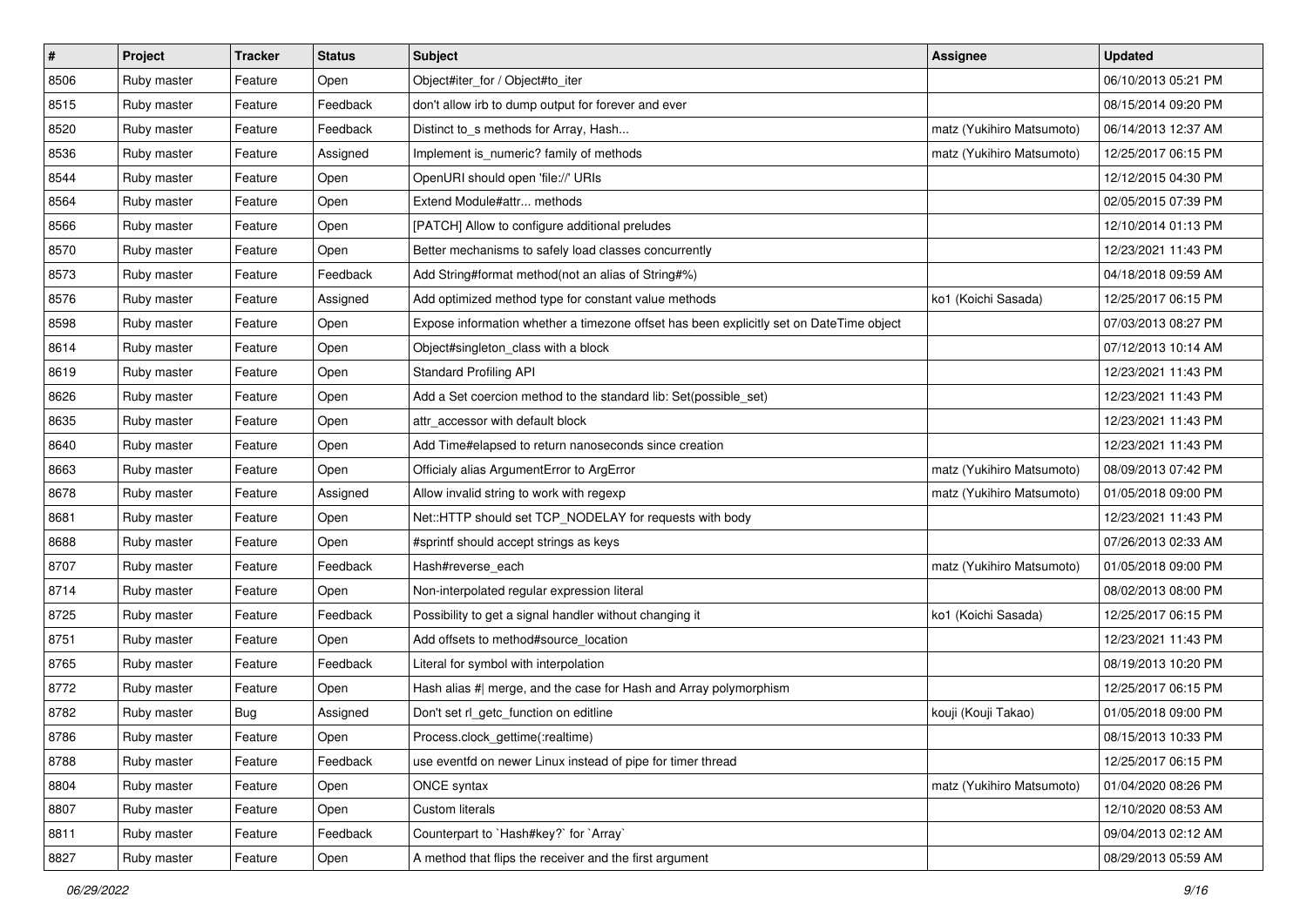| $\sharp$ | Project     | <b>Tracker</b> | <b>Status</b> | Subject                                                                                                                                | <b>Assignee</b>           | <b>Updated</b>      |
|----------|-------------|----------------|---------------|----------------------------------------------------------------------------------------------------------------------------------------|---------------------------|---------------------|
| 8833     | Ruby master | Feature        | Feedback      | [PATCH] IPAddr#pred                                                                                                                    | knu (Akinori MUSHA)       | 10/21/2017 05:15 PM |
| 8834     | Ruby master | Feature        | Open          | Kernel#load_relative                                                                                                                   |                           | 04/18/2019 11:41 PM |
| 8839     | Ruby master | Feature        | Assigned      | Class and module should return the class or module that was opened                                                                     | matz (Yukihiro Matsumoto) | 12/28/2015 08:36 AM |
| 8848     | Ruby master | Feature        | Open          | Syntax for binary strings                                                                                                              |                           | 12/23/2021 11:43 PM |
| 8850     | Ruby master | Feature        | Assigned      | Convert Rational to decimal string                                                                                                     | matz (Yukihiro Matsumoto) | 12/25/2017 06:15 PM |
| 8853     | Ruby master | Feature        | Open          | Should String#sub(pattern) returns an Enumerator?                                                                                      |                           | 07/13/2019 12:32 AM |
| 8862     | Ruby master | Feature        | Open          | getoptlong to accept user-provided commandline                                                                                         |                           | 09/04/2013 09:53 PM |
| 8863     | Ruby master | Feature        | Feedback      | New error class: UndefinedBehaviorError                                                                                                |                           | 01/11/2014 11:09 AM |
| 8896     | Ruby master | Feature        | Open          | #tap with missing block                                                                                                                |                           | 12/23/2021 11:43 PM |
| 8912     | Ruby master | Feature        | Feedback      | Exception.raise                                                                                                                        |                           | 09/16/2013 06:23 AM |
| 8921     | Ruby master | Feature        | Open          | Allow select, reject, etc to accept a regex                                                                                            |                           | 04/04/2020 05:57 AM |
| 8947     | Ruby master | Feature        | Open          | make alias, alias_method, attr_* return name of the alias                                                                              |                           | 12/23/2021 11:43 PM |
| 8948     | Ruby master | Feature        | Assigned      | Frozen regex                                                                                                                           | matz (Yukihiro Matsumoto) | 12/20/2020 07:15 PM |
| 8959     | Ruby master | Feature        | Assigned      | Allow top level prepend                                                                                                                | nobu (Nobuyoshi Nakada)   | 10/16/2013 03:22 AM |
| 8960     | Ruby master | Feature        | Assigned      | Add Exception#backtrace_locations                                                                                                      | ko1 (Koichi Sasada)       | 11/25/2016 02:15 PM |
| 8961     | Ruby master | Feature        | Open          | Synchronizable module to easily wrap methods in a mutex                                                                                |                           | 12/23/2021 11:43 PM |
| 8967     | Ruby master | Feature        | Open          | add uninclude and unextend method                                                                                                      |                           | 09/30/2013 02:18 PM |
| 8970     | Ruby master | Feature        | Open          | Array.zip and Array.product                                                                                                            |                           | 09/12/2019 03:40 AM |
| 8973     | Ruby master | Bug            | Feedback      | Allow to configure archlibdir for multiarch                                                                                            | nobu (Nobuyoshi Nakada)   | 06/16/2022 08:22 AM |
| 8981     | Ruby master | Feature        | Feedback      | Suggestion for CreateProcess flags with rubyw on windows                                                                               | cruby-windows             | 01/05/2018 09:00 PM |
| 8987     | Ruby master | Feature        | Open          | map/collect extension which handles arguments                                                                                          |                           | 01/05/2018 09:00 PM |
| 8994     | Ruby master | Feature        | Open          | add methods for Float to get if an NaN is quiet or not, also add class methods for Float to<br>'generate" an quiet NaN and an loud NaN |                           | 10/21/2019 10:38 PM |
| 9010     | Ruby master | Bug            | Assigned      | /configure --prefix= cannot handle directories with spaces                                                                             | nobu (Nobuyoshi Nakada)   | 04/26/2021 10:38 PM |
| 9020     | Ruby master | Feature        | Assigned      | Net::HTTPResponse predicate/query methods                                                                                              | naruse (Yui NARUSE)       | 12/25/2017 06:15 PM |
| 9023     | Ruby master | Feature        | Assigned      | Array#tail                                                                                                                             | matz (Yukihiro Matsumoto) | 12/23/2021 11:40 PM |
| 9043     | Ruby master | Feature        | Open          | Add String#f method as shortcut for #freeze                                                                                            | matz (Yukihiro Matsumoto) | 01/05/2018 09:00 PM |
| 9049     | Ruby master | Feature        | Open          | Shorthands (a:b, *) for inclusive indexing                                                                                             |                           | 03/15/2018 12:26 AM |
| 9064     | Ruby master | Feature        | Feedback      | Add support for packages, like in Java                                                                                                 | matz (Yukihiro Matsumoto) | 07/29/2014 02:07 AM |
| 9070     | Ruby master | Feature        | Open          | Introduce `---` as synonym of `end` keyword                                                                                            | matz (Yukihiro Matsumoto) | 11/02/2013 03:23 AM |
| 9076     | Ruby master | Feature        | Feedback      | New one-argument block syntax: &.                                                                                                      |                           | 12/10/2020 08:53 AM |
| 9095     | Ruby master | Feature        | Open          | Allow `Symbol#to_proc` to take arguments                                                                                               |                           | 11/10/2013 04:25 AM |
| 9099     | Ruby master | Feature        | Feedback      | Train emoji lambda operator                                                                                                            |                           | 11/24/2013 01:48 AM |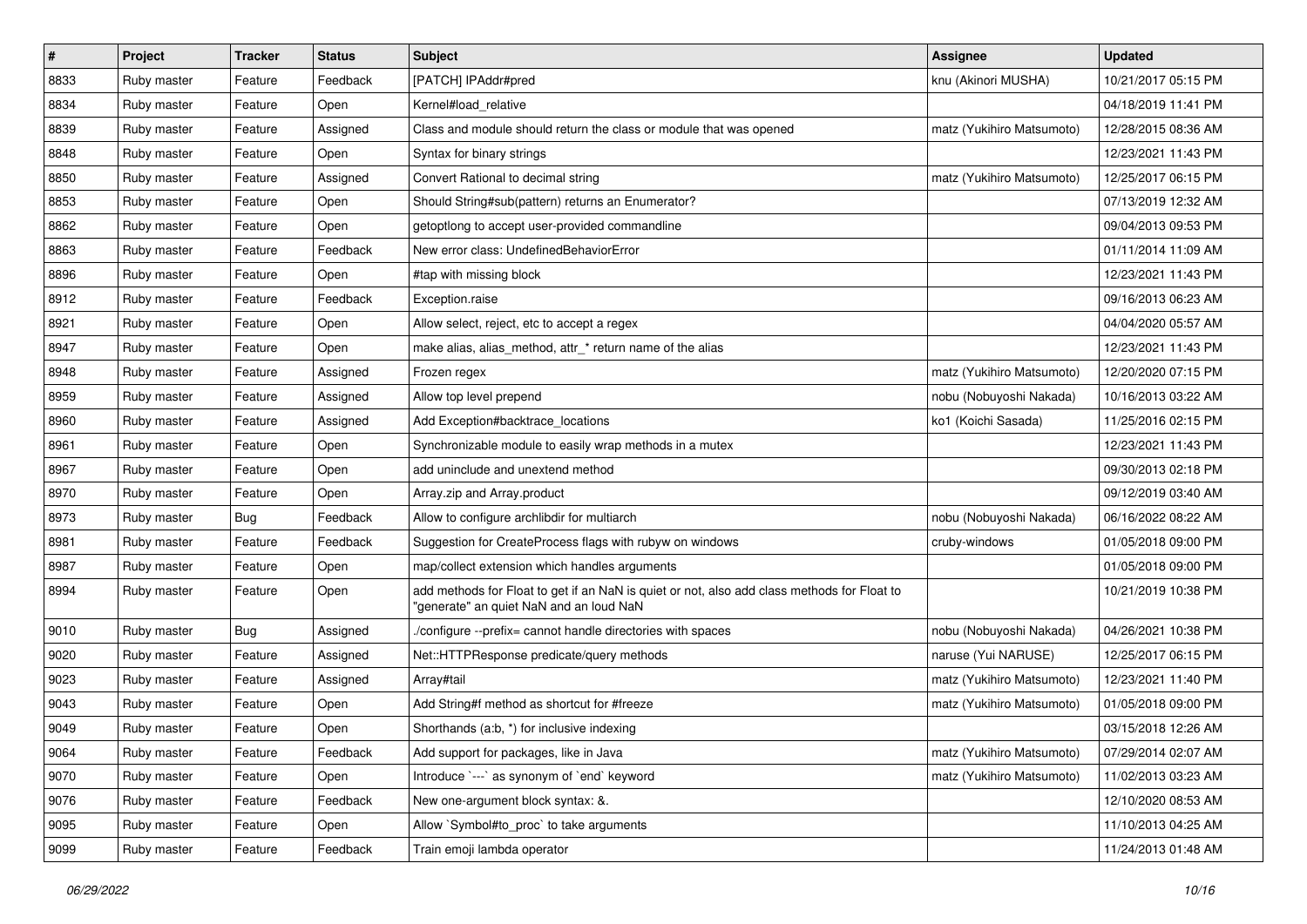| $\vert$ # | Project     | <b>Tracker</b> | <b>Status</b> | Subject                                                                     | <b>Assignee</b>                     | <b>Updated</b>      |
|-----------|-------------|----------------|---------------|-----------------------------------------------------------------------------|-------------------------------------|---------------------|
| 9111      | Ruby master | Feature        | Open          | Encoding-free String comparison                                             |                                     | 11/21/2013 04:35 PM |
| 9115      | Ruby master | Bug            | Assigned      | Logger traps all exceptions; breaks Timeout                                 | sonots (Naotoshi Seo)               | 08/20/2019 12:47 PM |
| 9116      | Ruby master | Feature        | Open          | String#rsplit missing                                                       |                                     | 04/27/2017 10:00 AM |
| 9123      | Ruby master | Feature        | Open          | Make Numeric#nonzero? behavior consistent with Numeric#zero?                | matz (Yukihiro Matsumoto)           | 06/11/2019 12:55 PM |
| 9136      | Ruby master | Misc           | Assigned      | Deprecated Enumerator.new(object, method) bad for BasicObject               | zzak (Zachary Scott)                | 11/23/2013 03:58 AM |
| 9145      | Ruby master | Feature        | Open          | Queue#pop(true) return nil if empty instead of raising ThreadError          |                                     | 01/01/2018 07:41 PM |
| 9174      | Ruby master | Feature        | Open          | value receiving block for Hash#has_key?                                     |                                     | 11/29/2013 06:33 AM |
| 9185      | Ruby master | Feature        | Open          | Add alias_class_method or class_alias functionality                         |                                     | 01/05/2018 09:00 PM |
| 9189      | Ruby master | Bug            | Assigned      | Build failure on Windows in case of nonascii TEMP environment.              |                                     | 01/05/2018 09:00 PM |
| 9208      | Ruby master | Bug            | Feedback      | Win32 ANSI color no longer works since revision 43331                       | nobu (Nobuyoshi Nakada)             | 06/17/2022 09:35 AM |
| 9235      | Ruby master | Feature        | Assigned      | Documentation for commercial support                                        | zzak (Zachary Scott)                | 08/10/2019 02:55 PM |
| 9253      | Ruby master | Feature        | Open          | Regexp named match and case statement                                       |                                     | 01/05/2018 09:00 PM |
| 9260      | Ruby master | Feature        | Open          | make FileUtils.rm_rf raise on errors                                        |                                     | 12/19/2013 12:27 AM |
| 9347      | Ruby master | Feature        | Open          | Accept non callable argument to detect                                      | marcandre (Marc-Andre<br>Lafortune) | 01/05/2018 09:00 PM |
| 9355      | Ruby master | Feature        | Open          | Re: Rename method_id to method_name in TracePoint class                     |                                     | 07/12/2019 03:45 AM |
| 9366      | Ruby master | Bug            | Assigned      | "make-j32 check TESTS=-j32" occasionally fails on rubygems/specification    | hsbt (Hiroshi SHIBATA)              | 07/26/2018 02:13 AM |
| 9400      | Ruby master | Feature        | Open          | Respect constant lookup when using 'raise'                                  |                                     | 07/12/2019 03:36 AM |
| 9401      | Ruby master | Feature        | Open          | Yet another syntax for literal anonymous functions (lambdas)                |                                     | 12/23/2021 11:43 PM |
| 9402      | Ruby master | Feature        | Open          | A syntax to specify the default value of a hash                             |                                     | 12/23/2021 11:43 PM |
| 9409      | Ruby master | Bug            | Open          | Cygwin I "filesystem" I encoding IIIIIIIIIIIII                              | cruby-cygwin                        | 05/19/2022 08:20 AM |
| 9414      | Ruby master | <b>Bug</b>     | Feedback      | strftime returns incorrectly encoded string                                 | nobu (Nobuyoshi Nakada)             | 01/05/2018 09:00 PM |
| 9435      | Ruby master | Bug            | Open          | Kernel.system problem                                                       |                                     | 12/30/2019 03:00 AM |
| 9445      | Ruby master | Feature        | Open          | Support emitting 1.9 Symbol keyword Hash syntax when pretty printing Hashes |                                     | 01/24/2014 06:01 AM |
| 9507      | Ruby master | Bug            | Open          | Ruby 2.1.0 is broken on ARMv5: tried to create Proc object without a block  | charliesome (Charlie<br>Somerville) | 01/05/2018 09:00 PM |
| 9515      | Ruby master | Feature        | Open          | 'IO.each' and 'CSV.each'                                                    |                                     | 01/04/2020 05:41 PM |
| 9516      | Ruby master | Misc           | Open          | Consolidate all deprecation messages to one or more helper methods          |                                     | 02/13/2014 05:11 PM |
| 9522      | Ruby master | Feature        | Open          | Float("NaN"), Float("Infinity")                                             |                                     | 02/16/2014 05:36 AM |
| 9527      | Ruby master | Feature        | Open          | make Net::HTTP.get_print not only to \$stdout but to an IO as a parameter   |                                     | 02/23/2014 06:04 AM |
| 9548      | Ruby master | Feature        | Feedback      | Module curry                                                                |                                     | 03/11/2014 02:00 PM |
| 9552      | Ruby master | Feature        | Feedback      | Module map!                                                                 |                                     | 03/09/2014 05:51 AM |
| 9553      | Ruby master | Feature        | Open          | Make argument validation routine of a method an object                      |                                     | 02/22/2014 07:58 AM |
| 9556      | Ruby master | Feature        | Open          | Add HTTP#get block functionality to HTTP.get                                |                                     | 02/23/2014 05:53 AM |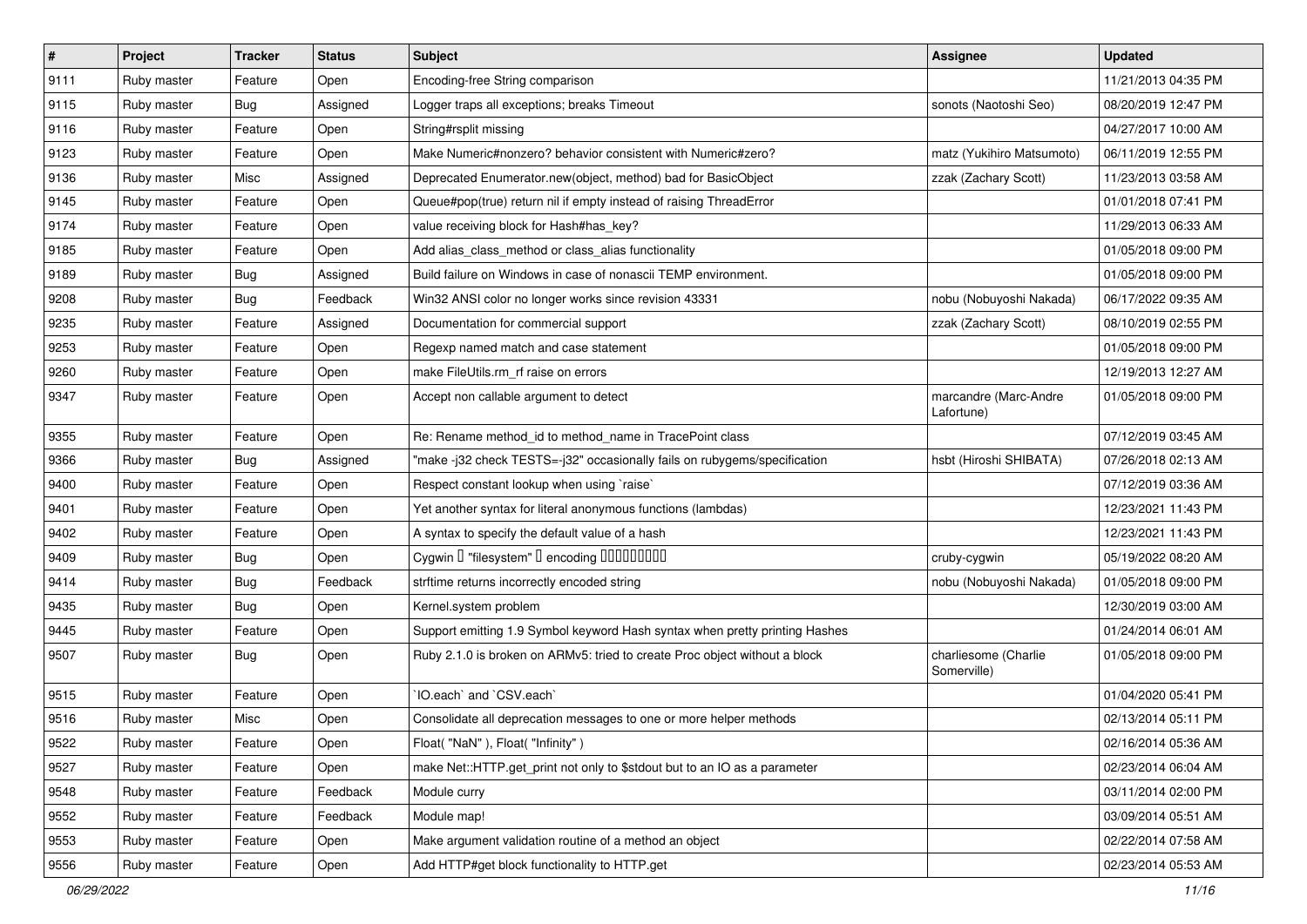| $\vert$ # | Project     | <b>Tracker</b> | <b>Status</b> | Subject                                                                                                                                                                           | <b>Assignee</b>           | <b>Updated</b>      |
|-----------|-------------|----------------|---------------|-----------------------------------------------------------------------------------------------------------------------------------------------------------------------------------|---------------------------|---------------------|
| 9557      | Ruby master | Feature        | Open          | Enumerator#next and Enumerator#peek with argument                                                                                                                                 |                           | 04/11/2014 07:00 PM |
| 9585      | Ruby master | Feature        | Open          | Add Object#in? to make ruby easier to read                                                                                                                                        |                           | 03/15/2014 04:49 PM |
| 9590      | Ruby master | Feature        | Open          | introduce st_foreach_update and st_foreach_update_check for performance.                                                                                                          | tarui (Masaya Tarui)      | 01/05/2018 09:00 PM |
| 9602      | Ruby master | Feature        | Feedback      | Logic with `Enumerable#grep`                                                                                                                                                      | matz (Yukihiro Matsumoto) | 12/01/2019 05:23 PM |
| 9613      | Ruby master | Feature        | Open          | Warn about unsafe ossl ciphers                                                                                                                                                    |                           | 09/13/2015 03:27 AM |
| 9614      | Ruby master | Feature        | Open          | ordering of non-Hash items which use st_internally                                                                                                                                | matz (Yukihiro Matsumoto) | 01/05/2018 09:00 PM |
| 9667      | Ruby master | Feature        | Open          | Optimization of FILE_and _dir_                                                                                                                                                    |                           | 03/25/2014 04:48 AM |
| 9678      | Ruby master | Feature        | Feedback      | New heredoc syntax                                                                                                                                                                |                           | 12/23/2021 11:40 PM |
| 9686      | Ruby master | Feature        | Open          | Syntax for symbols used in hashes                                                                                                                                                 |                           | 12/23/2021 11:43 PM |
| 9704      | Ruby master | Feature        | Open          | Refinements as files instead of modules                                                                                                                                           | matz (Yukihiro Matsumoto) | 10/11/2016 06:36 PM |
| 9713      | Ruby master | Feature        | Feedback      | FILE_ return unexpected encoding - breaks Dir.glob                                                                                                                                | cruby-windows             | 12/10/2020 09:13 AM |
| 9724      | Ruby master | Misc           | Open          | Warnings in Ruby: allow per-file directives to i.e. suppress warnings                                                                                                             |                           | 04/10/2014 06:21 PM |
| 9725      | Ruby master | Feature        | Open          | Do not inspect NameError target object unless verbose                                                                                                                             |                           | 05/08/2015 02:18 AM |
| 9755      | Ruby master | Feature        | Assigned      | Thread::Backtrace::Location#defined_class                                                                                                                                         | ko1 (Koichi Sasada)       | 04/18/2014 09:22 AM |
| 9760      | Ruby master | Bug            | Open          | mkmf does not allow for linking against custom libraries when a system library is present                                                                                         |                           | 05/24/2016 08:11 AM |
| 9768      | Ruby master | Feature        | Assigned      | Method that is visible only within a certain module/class                                                                                                                         | matz (Yukihiro Matsumoto) | 04/25/2014 06:43 AM |
| 9777      | Ruby master | Feature        | Feedback      | Feature Proposal: Proc#to_lambda                                                                                                                                                  |                           | 01/05/2018 09:00 PM |
| 9779      | Ruby master | Feature        | Open          | Add Module#descendents                                                                                                                                                            |                           | 01/05/2018 09:00 PM |
| 9784      | Ruby master | Feature        | Open          | Alias URI#merge to URI#join                                                                                                                                                       |                           | 04/29/2014 05:42 AM |
| 9804      | Ruby master | Feature        | Open          | File::CREATE as a synonym for File::CREAT                                                                                                                                         |                           | 12/23/2021 11:43 PM |
| 9807      | Ruby master | Feature        | Open          | String.new with block                                                                                                                                                             |                           | 05/07/2014 05:54 AM |
| 9816      | Ruby master | Feature        | Assigned      | 00000000000000000000                                                                                                                                                              | matz (Yukihiro Matsumoto) | 10/28/2014 08:29 AM |
| 9830      | Ruby master | Feature        | Assigned      | Support for GOST private/public keys                                                                                                                                              |                           | 09/13/2015 03:10 AM |
| 9832      | Ruby master | Misc           | Open          | better concurrency in threads                                                                                                                                                     |                           | 05/12/2014 12:33 PM |
| 9853      | Ruby master | Feature        | Open          | Please consider quoted generation of hash like in %h( foo bar bee blaa )                                                                                                          |                           | 05/19/2014 04:43 PM |
| 9871      | Ruby master | Feature        | Open          | load a ruby library which doesn't have extension                                                                                                                                  |                           | 05/28/2014 10:07 AM |
| 9887      | Ruby master | Feature        | Open          | Add uninclude please                                                                                                                                                              |                           | 05/31/2014 01:33 PM |
| 9909      | Ruby master | Feature        | Open          | why shouldn't constant lookup check the nesting of module's name                                                                                                                  |                           | 06/07/2014 02:18 AM |
| 9918      | Ruby master | Feature        | Open          | Exception#cause should be shown in output and #inspect                                                                                                                            |                           | 07/13/2015 02:32 PM |
| 9921      | Ruby master | Bug            | Feedback      | gmtime r, win32.h, and <string></string>                                                                                                                                          |                           | 06/10/2022 05:39 AM |
| 9929      | Ruby master | Feature        | Open          | add with_default method to Hash                                                                                                                                                   |                           | 06/11/2014 12:08 AM |
| 9941      | Ruby master | Feature        | Open          | Issue a warning when `module` or `class` keyword causes re-initialization of a constant that<br>will become the module/class name, instead of creating/reopening the module/class |                           | 12/23/2021 11:43 PM |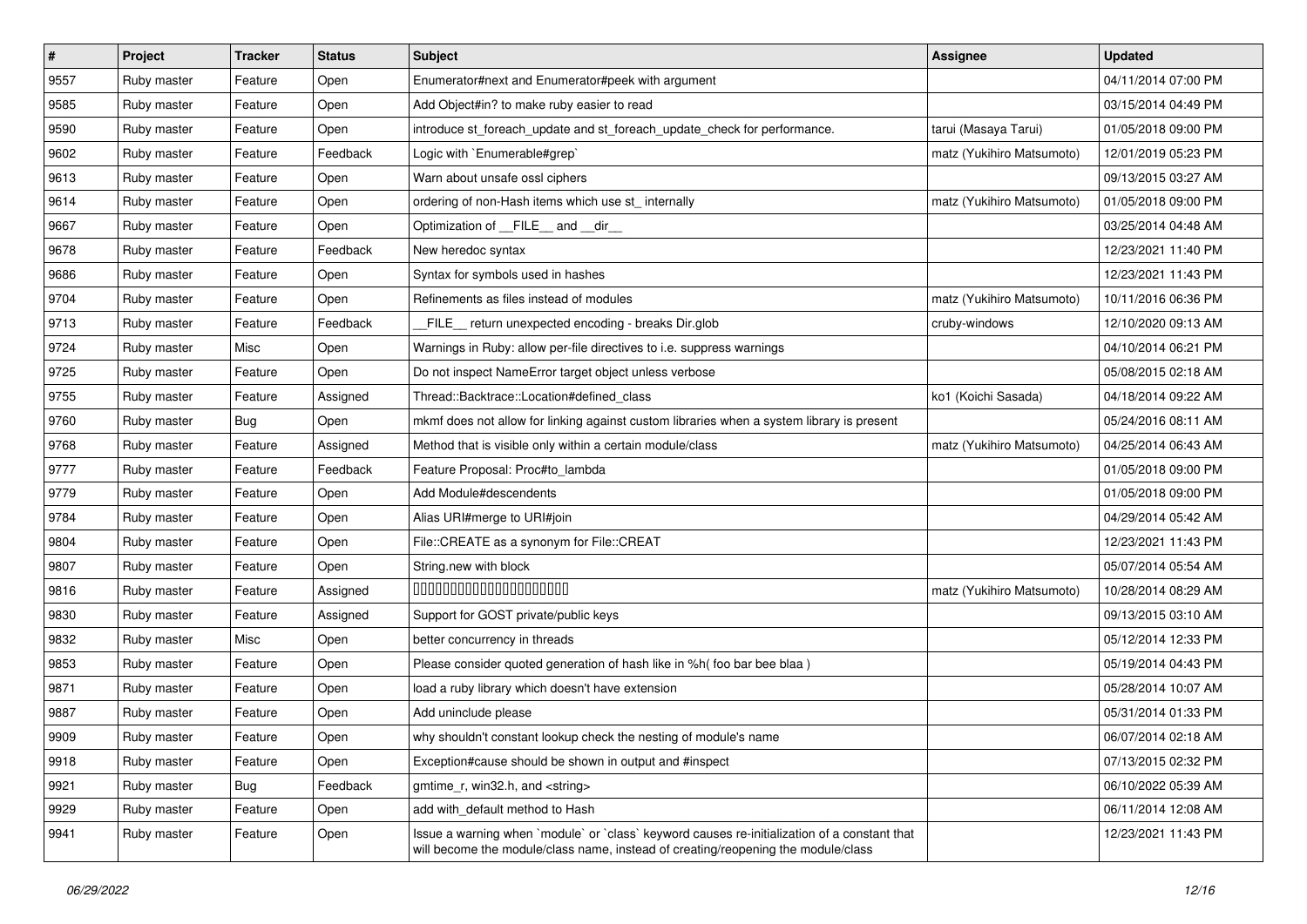| $\vert$ # | Project     | <b>Tracker</b> | <b>Status</b> | <b>Subject</b>                                                                                                                             | <b>Assignee</b>           | <b>Updated</b>      |
|-----------|-------------|----------------|---------------|--------------------------------------------------------------------------------------------------------------------------------------------|---------------------------|---------------------|
| 9944      | Ruby master | Bug            | Assigned      | in ruby for windows in "system" a redirection to append a file works incorrectly                                                           | cruby-windows             | 01/05/2018 09:00 PM |
| 9947      | Ruby master | Feature        | Open          | Make `Object#send` and `Object#method` private                                                                                             |                           | 12/23/2021 11:43 PM |
| 9953      | Ruby master | Feature        | Open          | set_trace_func values which could be frozen or symbols                                                                                     |                           | 06/19/2014 10:44 PM |
| 9955      | Ruby master | <b>Bug</b>     | Assigned      | issue building dll on mingw, library not found                                                                                             | nobu (Nobuyoshi Nakada)   | 01/05/2018 09:00 PM |
| 9960      | Ruby master | Feature        | Feedback      | Add support for GNU --long options                                                                                                         |                           | 06/21/2014 02:06 AM |
| 9963      | Ruby master | Feature        | Feedback      | Symbol.count                                                                                                                               |                           | 07/11/2014 06:50 AM |
| 9992      | Ruby master | Feature        | Open          | Access Modifiers (Internal Interfaces)                                                                                                     |                           | 12/18/2017 03:04 PM |
| 10000     | Ruby master | Feature        | Open          | format width and precision with symbol hash                                                                                                |                           | 07/01/2014 01:25 AM |
| 10009     | Ruby master | <b>Bug</b>     | Open          | IO operation is 10x slower in multi-thread environment                                                                                     | ko1 (Koichi Sasada)       | 05/21/2015 07:19 AM |
| 10018     | Ruby master | Feature        | Feedback      | Consider adding Sub-Includes as in include Foo::bar                                                                                        |                           | 07/10/2014 12:49 AM |
| 10038     | Ruby master | Feature        | Assigned      | Extend ObjectSpace.dump to expose buffer addresses for String and Array                                                                    | tmm1 (Aman Karmani)       | 01/05/2018 09:01 PM |
| 10040     | Ruby master | Feature        | Feedback      | '%d' and '%t' shorthands for 'Date.new(*args)' and 'Time.new(*args)'                                                                       |                           | 07/21/2014 03:42 AM |
| 10042     | Ruby master | Feature        | Feedback      | Deprecate postfix rescue syntax for removal in 3.0                                                                                         | matz (Yukihiro Matsumoto) | 12/10/2020 08:53 AM |
| 10047     | Ruby master | Feature        | Feedback      | Proposal for failesafe requires                                                                                                            |                           | 07/17/2014 10:35 PM |
| 10051     | Ruby master | Feature        | Open          | nbsp isn't remove with trim                                                                                                                |                           | 07/17/2014 08:02 AM |
| 10059     | Ruby master | Feature        | Feedback      | [PATCH and SUGGEST] 0000000000000000000000000000000                                                                                        |                           | 09/16/2014 11:54 AM |
| 10064     | Ruby master | Feature        | Feedback      | &:symbol in when clause                                                                                                                    | matz (Yukihiro Matsumoto) | 01/05/2018 09:01 PM |
| 10065     | Ruby master | Feature        | Feedback      | Make `gem env` command output valid YAML                                                                                                   | drbrain (Eric Hodel)      | 07/20/2014 10:54 PM |
| 10108     | Ruby master | Feature        | Feedback      | NameError#name and nested constants                                                                                                        |                           | 08/10/2014 04:37 AM |
| 10128     | Ruby master | Bug            | Open          | Quoting problem for arguments of Kernel.system, Kernel.exec on Windows                                                                     | cruby-windows             | 12/30/2019 03:00 AM |
| 10129     | Ruby master | Feature        | Assigned      | More descriptive error message for failed net/http requests                                                                                | akr (Akira Tanaka)        | 01/05/2018 09:01 PM |
| 10131     | Ruby master | Feature        | Feedback      | Greatest multiple of r not greater than x                                                                                                  |                           | 08/14/2014 07:23 AM |
| 10152     | Ruby master | Feature        | Open          | String#strip doesn't remove non-breaking space                                                                                             |                           | 04/12/2015 07:36 PM |
| 10168     | Ruby master | Feature        | Open          | Native Object#inspect method should single quote strings that don't need to be double<br>quoted                                            |                           | 01/01/2016 08:27 PM |
| 10175     | Ruby master | Feature        | Open          | There's no reason to prefer Proc.new over Kernel#proc anymore                                                                              |                           | 11/10/2014 11:07 PM |
| 10176     | Ruby master | Feature        | Open          | Document how to perform net/http calls in parallel                                                                                         |                           | 08/27/2014 10:46 PM |
| 10177     | Ruby master | Feature        | Open          | Hash#has_key? and Hash#has_value? should be deprecated                                                                                     |                           | 09/19/2014 06:01 PM |
| 10179     | Ruby master | Feature        | Open          | Net::HTTP::Get.new("https://google.com").basic_auth(user_name, password) should throw<br>exception stating the need to set use_ssl to true |                           | 09/13/2015 03:25 AM |
| 10181     | Ruby master | Feature        | Open          | New method File.openat()                                                                                                                   |                           | 10/22/2015 12:12 PM |
| 10183     | Ruby master | Feature        | Open          | An alternative name for method `class`                                                                                                     |                           | 10/31/2017 11:42 AM |
| 10211     | Ruby master | Feature        | Feedback      | Implement Signal.current_trap(sig)                                                                                                         |                           | 08/09/2015 01:00 PM |
| 10213     | Ruby master | Bug            | Feedback      | bundled gems ignored by make install                                                                                                       | hsbt (Hiroshi SHIBATA)    | 06/10/2022 09:55 AM |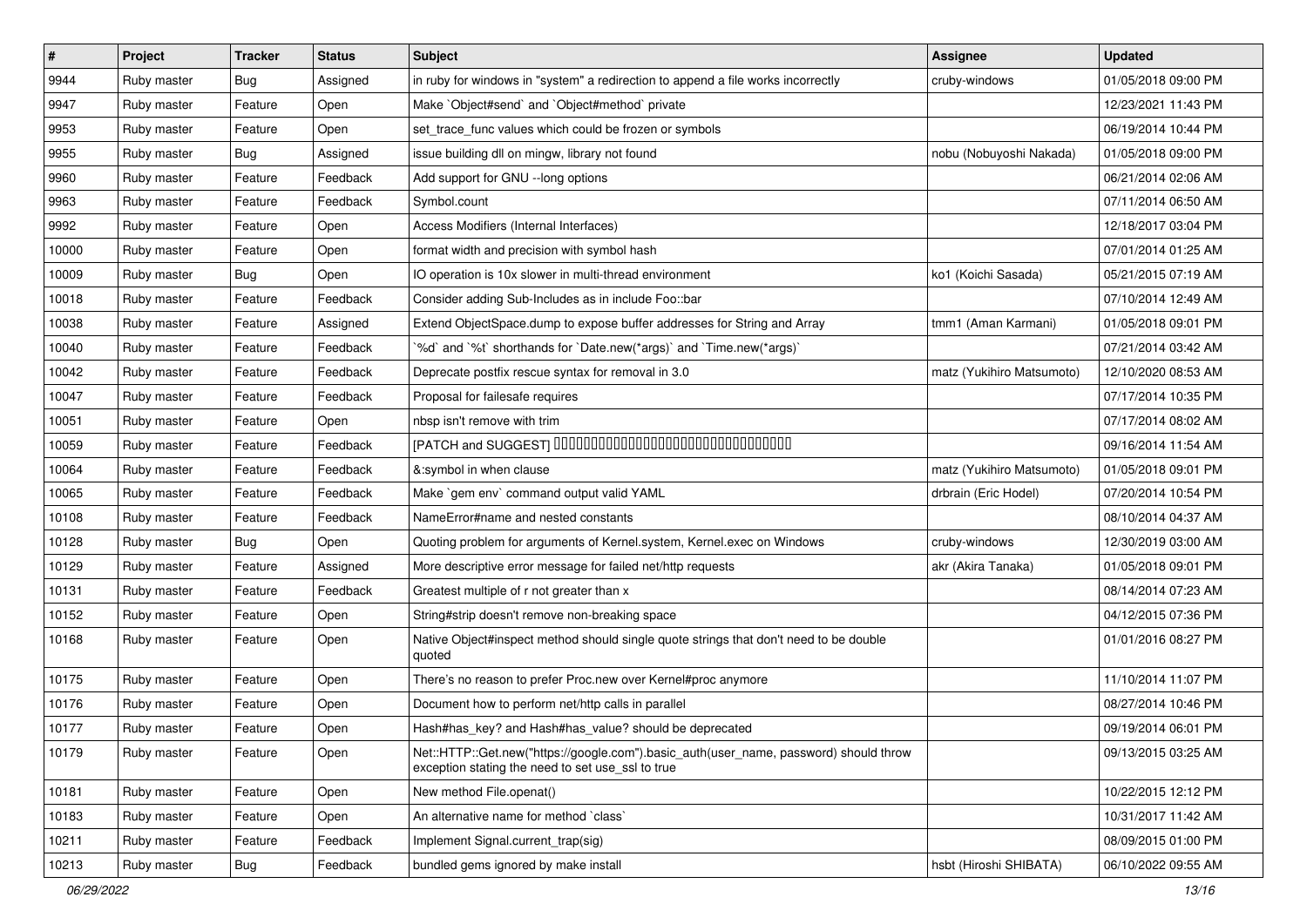| $\vert$ # | Project     | <b>Tracker</b> | <b>Status</b> | Subject                                                                                                                            | Assignee                  | <b>Updated</b>      |
|-----------|-------------|----------------|---------------|------------------------------------------------------------------------------------------------------------------------------------|---------------------------|---------------------|
| 10215     | Ruby master | Feature        | Open          | prohibit subclassing for classes without allocator in Ruby                                                                         |                           | 09/08/2014 07:29 AM |
| 10217     | Ruby master | Feature        | Open          | Dir constructor similar to Pathname constructor                                                                                    |                           | 12/23/2021 11:43 PM |
| 10225     | Ruby master | Feature        | Open          | [PATCH] *math.c: New method Math.normcdf                                                                                           |                           | 01/05/2018 09:01 PM |
| 10228     | Ruby master | Feature        | Feedback      | Statistics module                                                                                                                  |                           | 11/10/2014 11:01 PM |
| 10237     | Ruby master | Feature        | Open          | Transform all elements of one Encoding into another Encoding for Array and Hash                                                    |                           | 01/05/2018 09:01 PM |
| 10238     | Ruby master | Feature        | Open          | todo: remove dependency on malloc_usable_size                                                                                      | ko1 (Koichi Sasada)       | 12/10/2020 09:20 AM |
| 10251     | Ruby master | Feature        | Open          | URI: Support wildcards (globbing) in no_proxy                                                                                      |                           | 12/16/2015 05:22 AM |
| 10254     | Ruby master | Feature        | Feedback      | Array#each and Array#map for nested arrays                                                                                         |                           | 09/19/2014 07:38 PM |
| 10255     | Ruby master | Feature        | Open          | Math.log: check domain of base argument                                                                                            |                           | 01/27/2015 02:32 AM |
| 10270     | Ruby master | Feature        | Feedback      | Hash#insert                                                                                                                        |                           | 09/21/2014 01:01 PM |
| 10273     | Ruby master | Feature        | Open          | Immutable Ruby                                                                                                                     |                           | 12/23/2021 11:43 PM |
| 10287     | Ruby master | Feature        | Open          | rename COLON3 to COLON2 HEAD.                                                                                                      | matz (Yukihiro Matsumoto) | 07/27/2021 09:34 AM |
| 10305     | Ruby master | Feature        | Open          | Method for resolving all autoload statements / Add warning on autoload when used with<br>chroot                                    |                           | 09/29/2014 02:05 PM |
| 10308     | Ruby master | Feature        | Open          | Pipes in Ruby                                                                                                                      |                           | 09/30/2014 11:21 PM |
| 10312     | Ruby master | Misc           | Open          | Give people more control over how the ruby parser sees code and lexical code elements<br>(valid/invalid - toggle options) + macros |                           | 01/20/2016 05:14 PM |
| 10318     | Ruby master | Feature        | Open          | [PATCH 0/n] Let underscore be positionally matched arg to omit binding obvious variable.                                           |                           | 12/10/2020 08:53 AM |
| 10320     | Ruby master | Feature        | Open          | require into module                                                                                                                |                           | 06/10/2021 08:15 AM |
| 10327     | Ruby master | Feature        | Open          | Bool/False/True module for '==='                                                                                                   |                           | 10/15/2014 02:42 PM |
| 10328     | Ruby master | Feature        | Open          | [PATCH] make OPT_SUPPORT_JOKE a proper VM option                                                                                   | normalperson (Eric Wong)  | 01/05/2018 09:01 PM |
| 10331     | Ruby master | Feature        | Open          | String#to_r to recognize negative denominators                                                                                     |                           | 10/06/2014 02:44 PM |
| 10332     | Ruby master | Feature        | Open          | Rational literal for mixed fractions                                                                                               |                           | 10/06/2014 02:55 PM |
| 10343     | Ruby master | Feature        | Open          | Postfix notations for `when` and `else` inside `case` statement                                                                    |                           | 10/08/2014 05:25 PM |
| 10351     | Ruby master | Feature        | Feedback      | [PATCH] prevent CVE-2014-6277                                                                                                      |                           | 01/05/2018 09:01 PM |
| 10355     | Ruby master | Feature        | Feedback      | Feature request: Module#prepended?(mod)                                                                                            | matz (Yukihiro Matsumoto) | 01/05/2018 09:01 PM |
| 10356     | Ruby master | Feature        | Feedback      | [PATCH 2/2] Remove unused internal functions                                                                                       |                           | 10/10/2014 05:24 AM |
| 10366     | Ruby master | Feature        | Open          | New inspection form for rational                                                                                                   |                           | 10/11/2014 12:50 AM |
| 10370     | Ruby master | Feature        | Open          | [PATCH] We don't need to check whether rb_block_call exists                                                                        |                           | 01/29/2019 06:46 PM |
| 10371     | Ruby master | Feature        | Open          | Use Thread#handle interrupt in MonitorMixin                                                                                        |                           | 12/23/2021 11:43 PM |
| 10378     | Ruby master | Feature        | Open          | [PATCH 0/3] It's better (1 + 0i).real? return true                                                                                 |                           | 01/05/2018 09:01 PM |
| 10381     | Ruby master | Feature        | Feedback      | Pathname#mkdir_p, Pathname#makedirs DDDD                                                                                           | akr (Akira Tanaka)        | 10/15/2014 04:27 AM |
| 10386     | Ruby master | Feature        | Open          | [PATCH 3/3] There is little possibility of using m_sqrt at complex.c                                                               |                           | 11/10/2014 11:10 PM |
| 10391     | Ruby master | Feature        | Open          | Provide %eISO-8859-1'string \xAA literal' string literals with explicit encoding                                                   |                           | 10/28/2014 10:27 AM |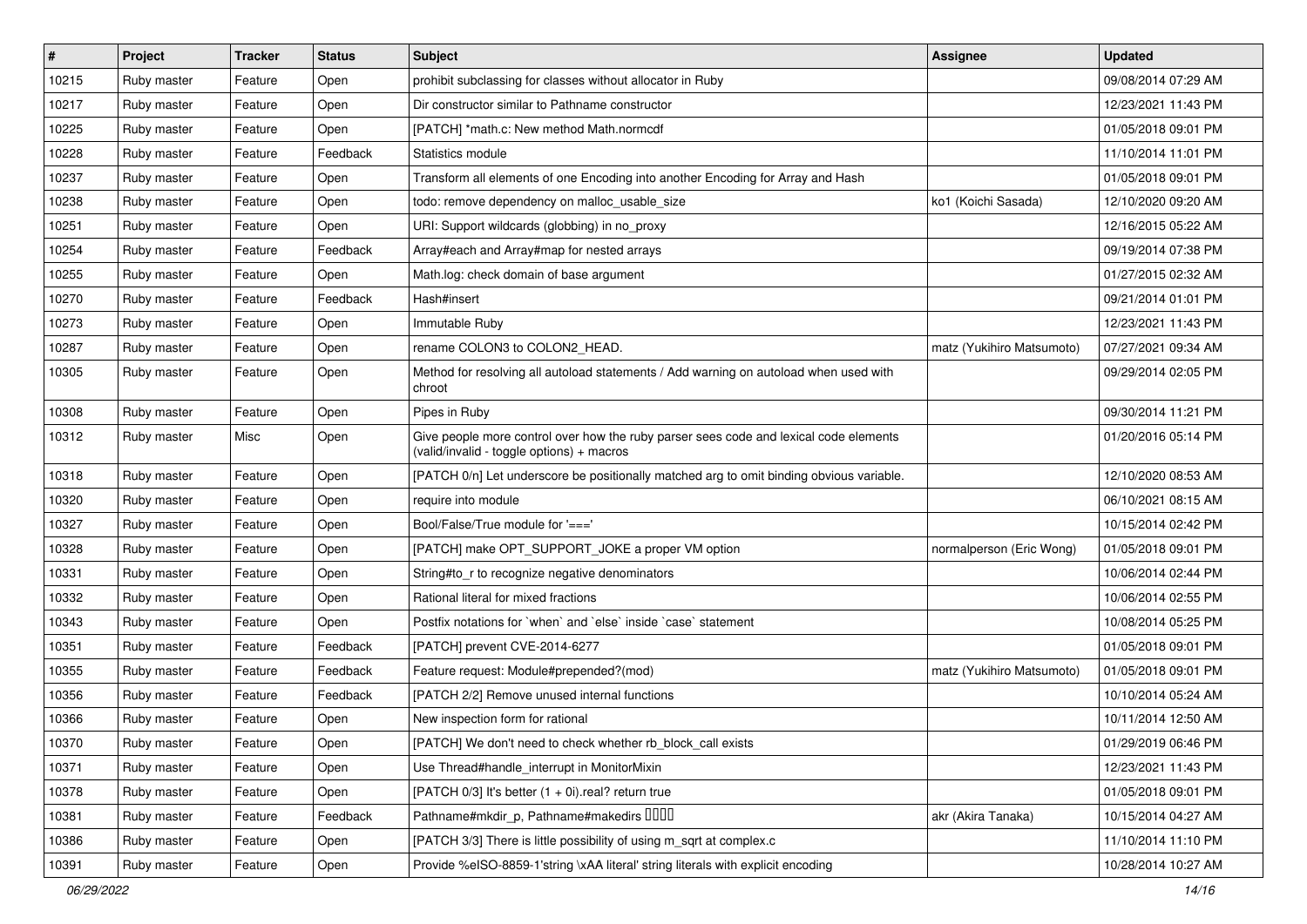| #     | Project     | <b>Tracker</b> | <b>Status</b> | <b>Subject</b>                                                                                         | <b>Assignee</b>           | <b>Updated</b>      |
|-------|-------------|----------------|---------------|--------------------------------------------------------------------------------------------------------|---------------------------|---------------------|
| 10394 | Ruby master | Feature        | Feedback      | An instance method on Enumerator that evaluates the block under with self being the block<br>variable. |                           | 04/30/2019 11:58 AM |
| 10404 | Ruby master | Feature        | Open          | Allow individual finalizers to be removed with ObjectSpace.undefine finalizer                          | matz (Yukihiro Matsumoto) | 10/20/2014 08:14 AM |
| 10416 | Ruby master | Bug            | Open          | Create mechanism for updating of Unicode data files downstreams when we want                           | nobu (Nobuyoshi Nakada)   | 10/08/2021 06:40 AM |
| 10423 | Ruby master | Feature        | Open          | [PATCH] opt_str_lit*: avoid literal string allocations                                                 | ko1 (Koichi Sasada)       | 01/05/2018 09:01 PM |
| 10424 | Ruby master | Misc           | Open          | Error message when sorting NaN                                                                         |                           | 10/25/2014 02:13 PM |
| 10425 | Ruby master | Feature        | Open          | A predicate method to tell if a number is near another                                                 |                           | 10/26/2014 01:47 AM |
| 10426 | Ruby master | Feature        | Open          | A predicate to express congruence                                                                      |                           | 11/14/2014 02:11 AM |
| 10436 | Ruby master | Bug            | Open          | ruby -c and ripper inconsistency: m(&nil) {}                                                           |                           | 08/27/2019 12:08 AM |
| 10455 | Ruby master | Feature        | Open          | [PATCH 0/n] Combine interface for creating new matrix                                                  |                           | 10/29/2014 10:17 PM |
| 10459 | Ruby master | Feature        | Assigned      | [PATCH] rfc3339 method for Time                                                                        | akr (Akira Tanaka)        | 05/21/2015 08:14 AM |
| 10473 | Ruby master | Feature        | Open          | Change Date#to datetime to use local time                                                              |                           | 07/23/2021 07:08 PM |
| 10474 | Ruby master | Feature        | Open          | [PATCH 1/1] Refactoring math.c (Combined some macros into one macro)                                   |                           | 11/10/2014 10:29 PM |
| 10477 | Ruby master | Feature        | Open          | Implicit interfaces                                                                                    |                           | 12/23/2021 11:43 PM |
| 10481 | Ruby master | Feature        | Assigned      | Add "if" and "unless" clauses to rescue statements                                                     | matz (Yukihiro Matsumoto) | 01/18/2015 02:46 PM |
| 10482 | Ruby master | Feature        | Feedback      | Allow ignored items to vary in `Enumerable#chunk`.                                                     |                           | 11/11/2014 10:08 AM |
| 10489 | Ruby master | Feature        | Open          | Add inherit method for clearer and multiple inheritance                                                | matz (Yukihiro Matsumoto) | 12/10/2020 08:53 AM |
| 10498 | Ruby master | Feature        | Open          | Make `loop` yield a counter                                                                            | matz (Yukihiro Matsumoto) | 01/05/2018 09:01 PM |
| 10503 | Ruby master | Feature        | Open          | introduce InvalidPercentEncoding error for failed URI parsing                                          |                           | 01/05/2018 09:01 PM |
| 10505 | Ruby master | Feature        | Open          | [PATCH 2/n] DDDDDDDD./Object#eql? with block. (ja/en)                                                  |                           | 11/13/2014 05:52 PM |
| 10513 | Ruby master | Misc           | Open          | instance_eval yields the receiver, but is documented to yield no arguments                             | zzak (Zachary Scott)      | 11/14/2014 10:29 PM |
| 10519 | Ruby master | Feature        | Open          | <b>TLS Renegotiation</b>                                                                               |                           | 09/13/2015 03:29 AM |
| 10528 | Ruby master | Feature        | Open          | Allow line breaks instead of commas in arrays, hashes, argument lists, etc.                            |                           | 12/23/2021 11:43 PM |
| 10541 | Ruby master | Misc           | Open          | Remove shorthand string interpolation syntax                                                           | matz (Yukihiro Matsumoto) | 10/08/2015 05:44 PM |
| 10548 | Ruby master | Feature        | Open          | remove callcc (Callcc is now going obsoleted. Please use Fiber.)                                       |                           | 04/18/2022 09:07 AM |
| 10549 | Ruby master | Feature        | Open          | Deprecate each_with_index and each_with_object in favor of with_index and with_object                  | matz (Yukihiro Matsumoto) | 07/27/2021 11:09 AM |
| 10552 | Ruby master | Feature        | Open          | [PATCH] Add Enumerable#frequencies and Enumerable#relative_frequencies                                 |                           | 11/30/2014 11:56 AM |
| 10560 | Ruby master | Misc           | Assigned      | confusion between $x=x+y$ , $x+=y$ , x.concat(y) and y.each{ z  $x<}$                                  | zzak (Zachary Scott)      | 01/05/2018 09:02 PM |
| 10561 | Ruby master | Feature        | Open          | Improve function of Thread::Backtrace::Location #path and #absolute path                               |                           | 09/24/2020 09:39 AM |
| 10574 | Ruby master | Feature        | Open          | Add String#Ichomp and String.Ichomp!                                                                   | matz (Yukihiro Matsumoto) | 12/15/2014 04:34 PM |
| 10580 | Ruby master | <b>Bug</b>     | Open          | TestProcess#test_deadlock_by_signal_at_forking fails on ARM                                            | akr (Akira Tanaka)        | 12/30/2019 03:00 AM |
| 10585 | Ruby master | Feature        | Open          | struct: speedup struct.attr = $v$ for first 10 attributes and struct[:attr] for big structs            |                           | 06/30/2015 08:18 PM |
| 10589 | Ruby master | Feature        | Open          | [TracePoint API] Make THREAD_{BEGIN, END} events return some context information                       |                           | 12/11/2014 04:27 PM |